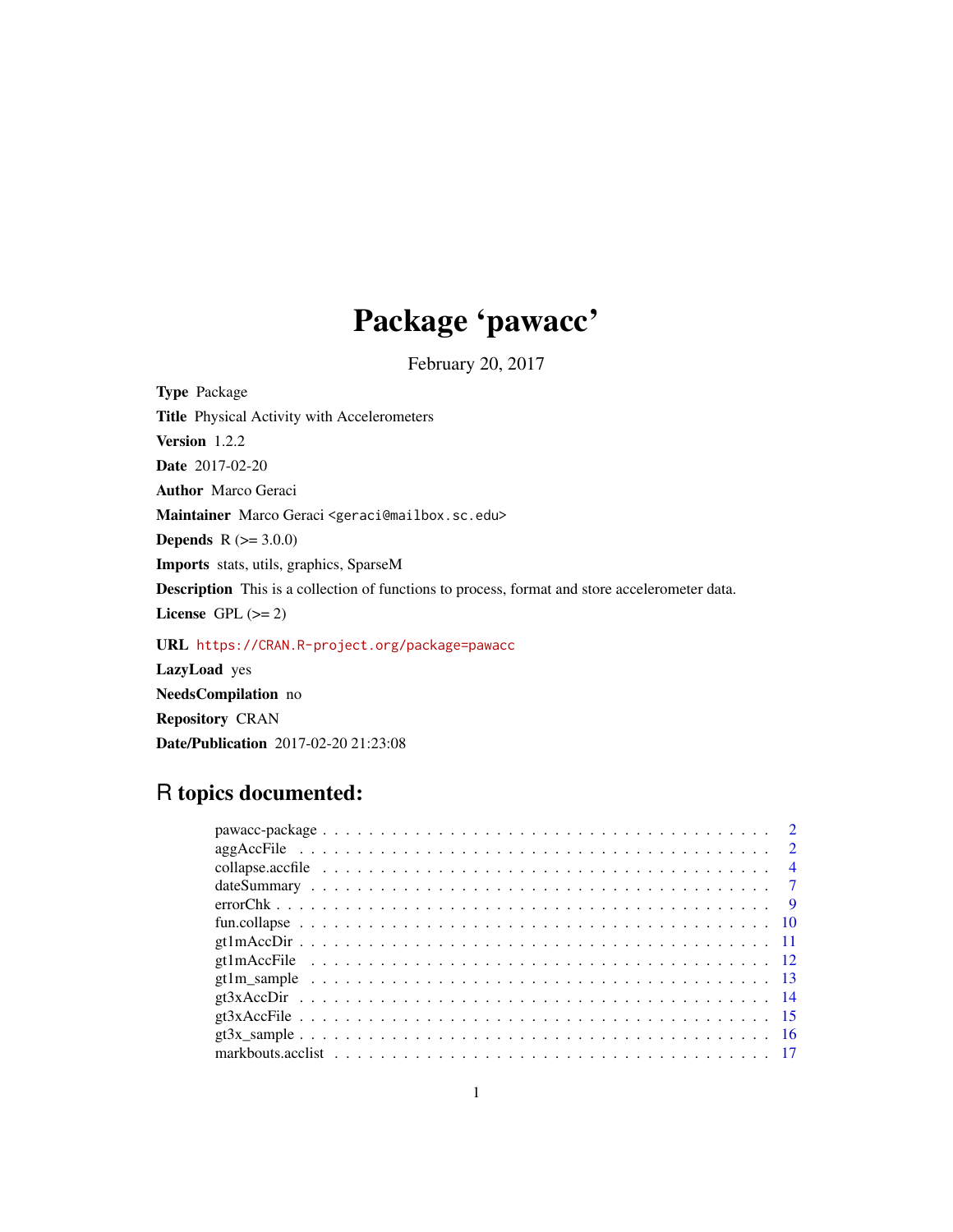## <span id="page-1-0"></span>2 agg AccFile

| Index |  |
|-------|--|
|       |  |
|       |  |
|       |  |
|       |  |
|       |  |
|       |  |
|       |  |

pawacc-package *Physical Activity with Accelerometers*

## Description

This package provides processing and summary functions.

## Details

| Package:  | pawacc     |
|-----------|------------|
| Type:     | Package    |
| Version:  | 1.2.2      |
| Date:     | 2017-02-20 |
| License:  | $GPL (=2)$ |
| LazyLoad: | yes        |

#### Author(s)

Marco Geraci Maintainer: Marco Geraci <m.geraci@ucl.ac.uk>

## References

Geraci M, Rich C, Sera F, Cortina-Borja M, Griffiths LJ, and Dezateux C (2012). Technical report on accelerometry data processing in the Millennium Cohort Study. London, UK: University College London. Available at <http://discovery.ucl.ac.uk/1361699>

aggAccFile *Aggregate Accelerometry Data*

## Description

This function aggregates count values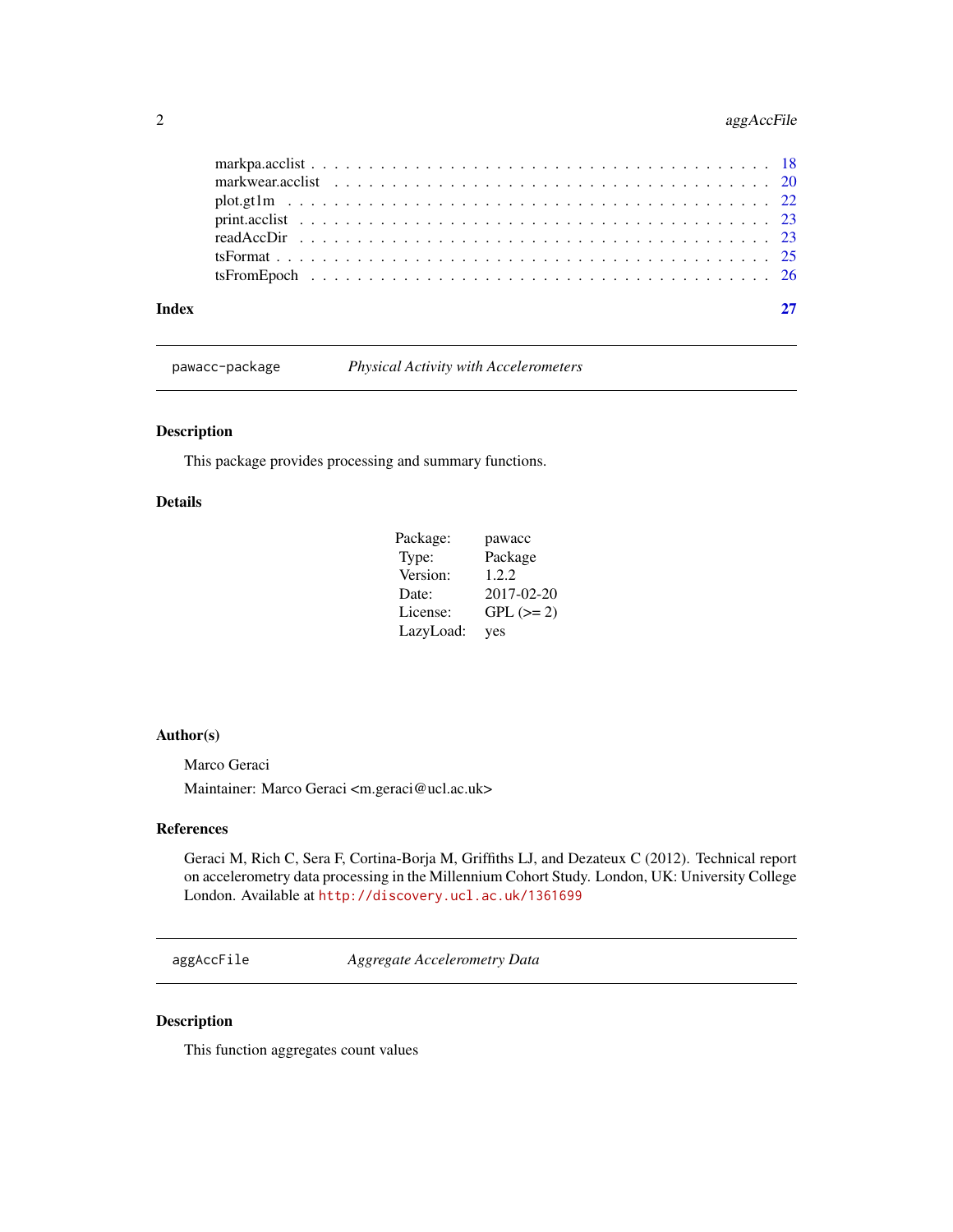## <span id="page-2-0"></span>aggAccFile 3

## Usage

```
aggAccFile(object, by, which = "counts",
x = NULL, keep.error = FALSE)
```
## Arguments

| object     | an object of class accfile.                                                                                                   |
|------------|-------------------------------------------------------------------------------------------------------------------------------|
| bv         | epoch by which count and steps are aggregated. Note: it cannot be less that the<br>accelerometer epoch (object\$info\$epoch). |
| which      | either 'counts' or 'steps' for gt1m files or one of $c('x', 'y', 'z', 'steps')$ for<br>gt3x files.                            |
| x          | optional argument. If NULL, this is set to counts.                                                                            |
| keep.error | logical flag. Should errors be omitted?                                                                                       |

## Value

| outcome | aggregated values |
|---------|-------------------|
| ts_agg  | time stamping     |

## Author(s)

Marco Geraci

#### References

Geraci M, Rich C, Sera F, Cortina-Borja M, Griffiths LJ, and Dezateux C (2012). Technical report on accelerometry data processing in the Millennium Cohort Study. London, UK: University College London. Available at <http://discovery.ucl.ac.uk/1361699>

#### See Also

[collapse.accfile](#page-3-1)

## Examples

```
data(gt1m_sample)
```

```
# aggregate by 30-second epochs
aggAccFile(gt1m_sample, by = 30)
```

```
# aggregate by 5-minute epochs
aggAccFile(gt1m_sample, by = 300, keep.error = FALSE)
```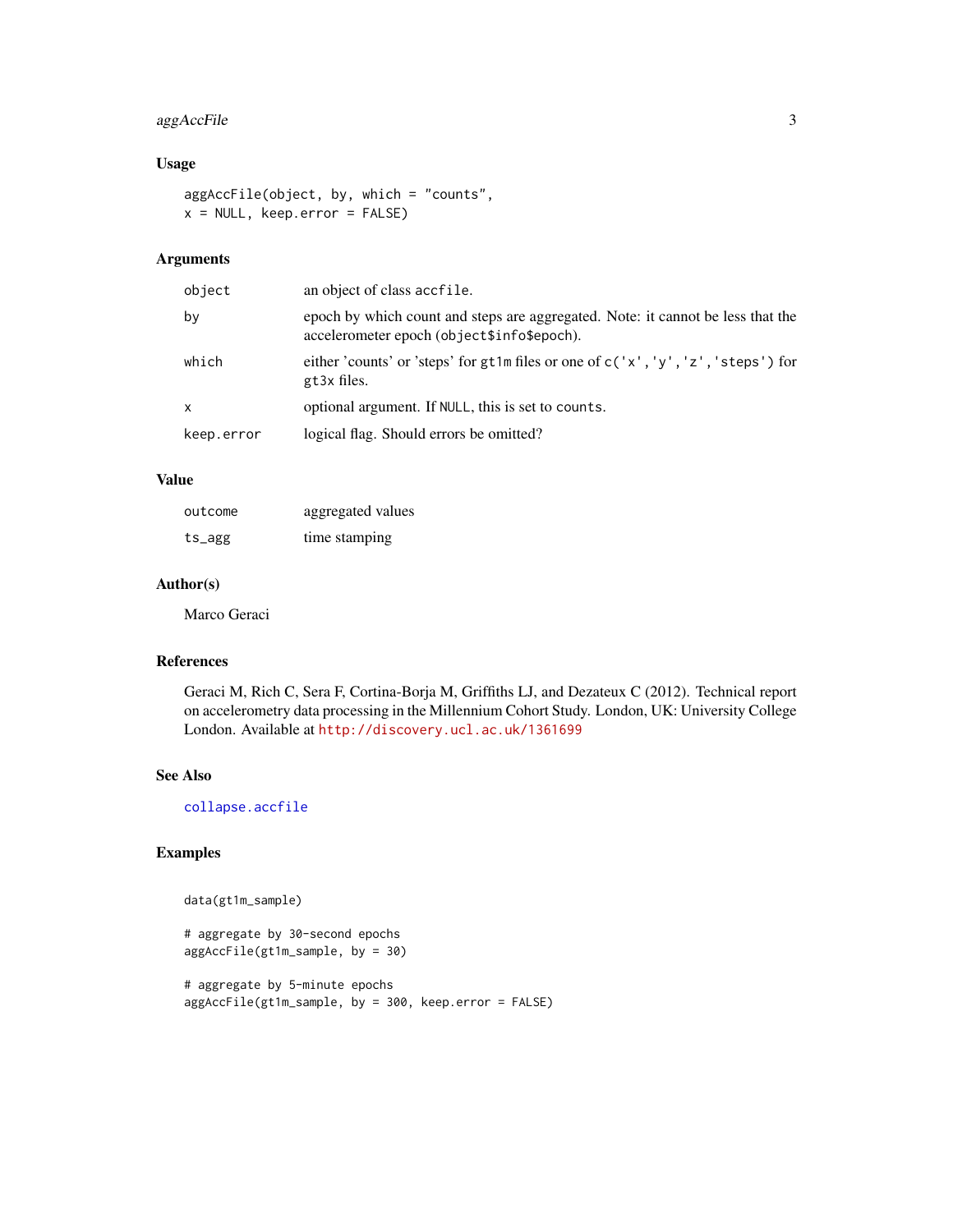<span id="page-3-1"></span><span id="page-3-0"></span>

#### Description

This function collapses accelerometer data into a dataframe with summary statistics.

#### Usage

```
collapse(...)
## S3 method for class 'accfile'
collapse(object, which = "counts", palist = list(value = c(0, 100, 1000, 5000, 13000),
rescale.epoch = 60, labels = NULL, extreme = NULL), mwlist = list(value = 20,
nz = 0, rescale.epoch = 60), collapse.by = "%Y-%m-%d", collapse.epoch = 60, aggregate.by =
NULL, FUN.list = list(mean = function(x) mean(x, na.rm = TRUE)),
keep.extreme = FALSE, keep.error = FALSE, ...)
```
#### Arguments

| object         | an object of class gt1m.                                                                                     |
|----------------|--------------------------------------------------------------------------------------------------------------|
| which          | either 'counts' or 'steps' for gt1m files or one of c('x', 'y', 'z', 'steps') for<br>gt3x files.             |
| palist         | list of arguments for markpa.accfile.                                                                        |
| mwlist         | list of arguments for markwear. accfile.                                                                     |
| collapse.by    | dataset aggregation level. See argument format from strptime for options and<br>details below.               |
| collapse.epoch | epoch by which time spent in different physical activity modes is summarized.<br>See details.                |
| aggregate.by   | pre-collapsing aggregation level for accelerometer values. See argument format<br>from strptime for options. |
| FUN.list       | a named list of functions. See fun. collapse.                                                                |
| keep.extreme   | logical flag. If FALSE (default) extreme values will be replaced by NAs. See<br>markpa.accfile.              |
| keep.error     | logical flag. If FALSE (default) data errors as identified by errorChk will be<br>replaced by NAs.           |
| $\cdots$       | arguments for dateSummary.                                                                                   |

#### Value

A data frame containing the following variables

| collapse.bv             | aggregation factor                                            |
|-------------------------|---------------------------------------------------------------|
| fileid                  | file identifier                                               |
| $\cdot$ $\cdot$ $\cdot$ | named columns according to arguments FUN and labels of palist |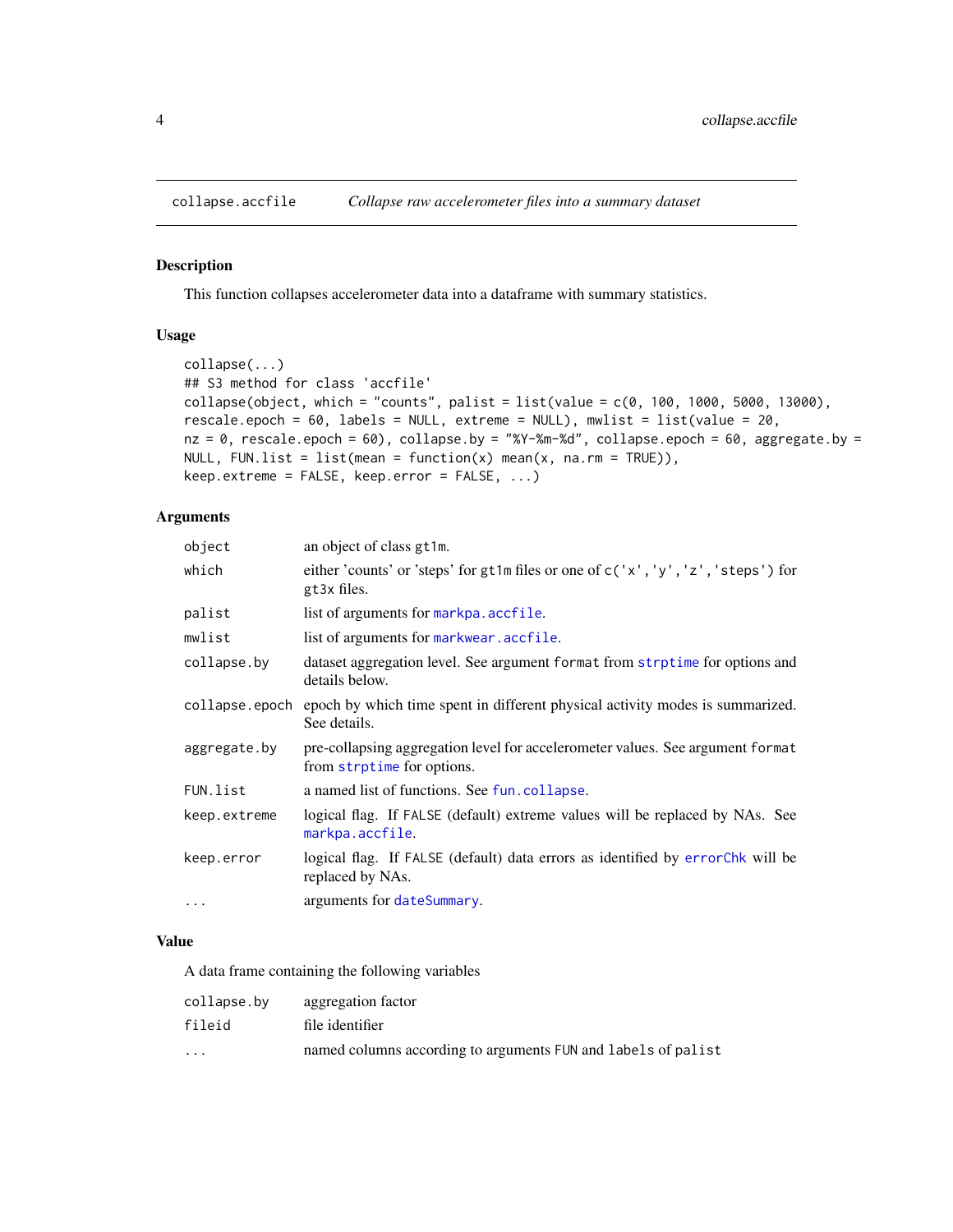#### <span id="page-4-0"></span>collapse.accfile 5

#### Author(s)

Marco Geraci

#### References

Geraci M, Rich C, Sera F, Cortina-Borja M, Griffiths LJ, and Dezateux C (2012). Technical report on accelerometry data processing in the Millennium Cohort Study. London, UK: University College London. Available at <http://discovery.ucl.ac.uk/1361699>

## See Also

[markpa.accfile](#page-17-1), [markwear.accfile](#page-19-1), [fun.collapse](#page-9-1)

#### Examples

## Not run:

data(gt1m\_sample)

```
collapse(gt1m\_sample, palist = list(value = c(0, 100, 2000, 4000, 11000),rescale.epoch = 60, labels = c("sedentary","light","moderate","vigorous","extreme_values"),
extreme = "last"), mwlist = list(value = 20,
nz = 0, collapse.by = "%Y-%m-%d", collapse.epoch = 60,
FUN.list = list(mean = function(x) round(mean(x, na.rm = TRUE),2)),
keep.extreme = FALSE, keep.error = FALSE)
$outcome
 collapse.by fileid outcome.mean sedentary light moderate vigorous
1 2011-12-08 test 117.63 293.75 243.75 29.75 4.00
2 2011-12-09 test 157.83 349.75 143.25 33.50 24.50
3 2011-12-10 test 79.75 468.25 177.25 24.25 6.25
4 2011-12-11 test 57.96 355.50 126.00 8.50 3.25
5 2011-12-12 test 70.05 455.50 157.25 19.50 6.00
6 2011-12-13 test 72.99 475.50 181.50 15.25 8.00
7 2011-12-14 test 79.94 476.25 210.50 20.25 8.50
8 2011-12-15 test 232.50 0.00 0.50 0.00 0.00
9 2011-12-16 test NaN 0.00 0.00 0.00 0.00
 extreme_values non-wear
1 0.00 388.75
2 6.00 883.00
3 0.50 763.50
4 0.25 946.50
5 0.00 801.75
6 0.25 759.50
7 1.50 723.00
8 0.00 1439.50
9 0.00 187.50
$call
collapse.accfile(object = gt1m_sample, palist = list(value = c(0,100, 2000, 4000, 11000), rescale.epoch = 60, labels = c("sedentary",
   "light", "moderate", "vigorous", "extreme_values"), extreme = "last"),
   mwlist = list(value = 20, nz = 0), collapse.by = "
```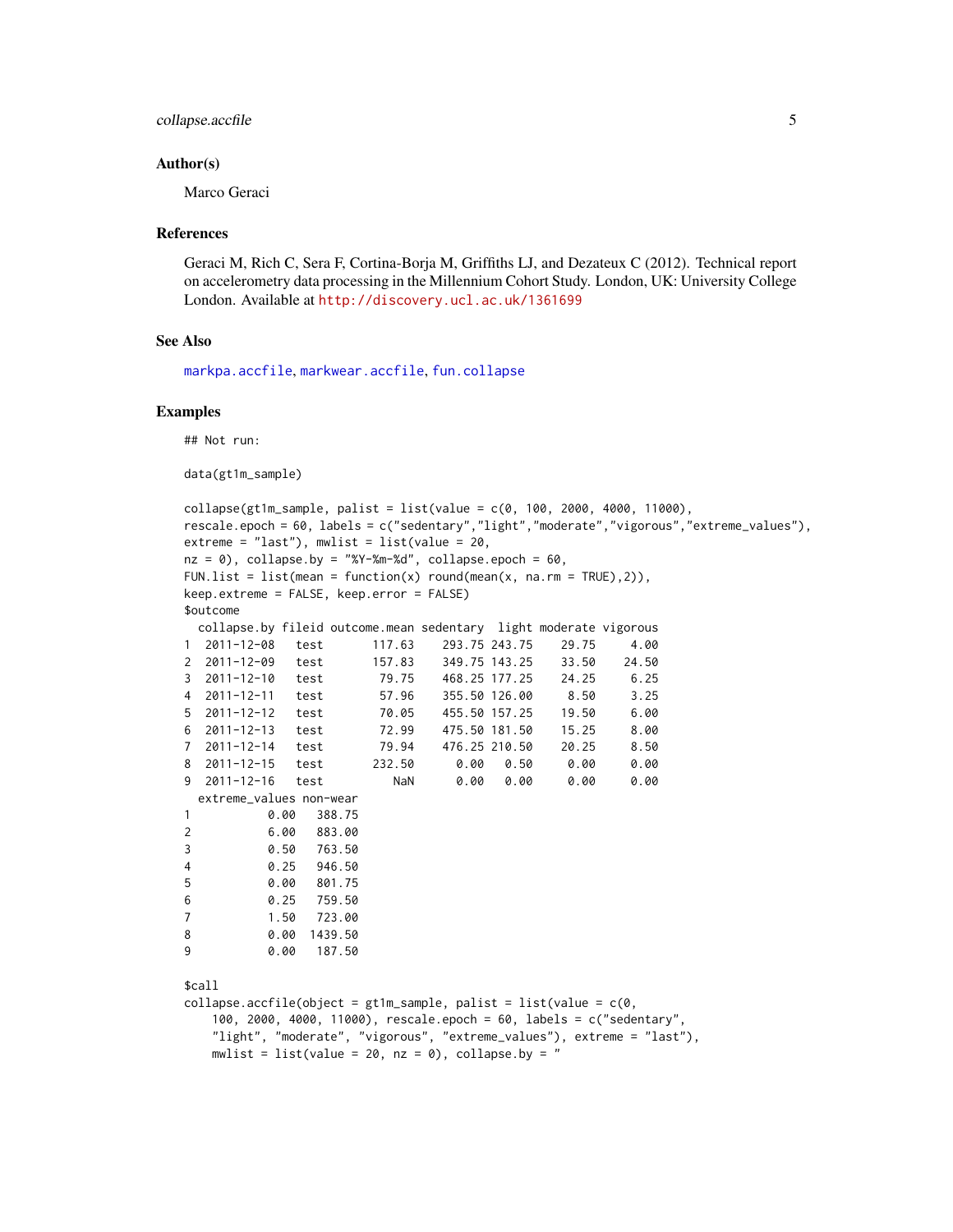```
collapse.epoch = 60, FUN.list = list(mean = function(x) round(mean(x,
      na.rm = TRUE), 2)), keep.extreme = FALSE, keep.error = FALSE)
attr(,"class")
[1] "accfile.collapse"
Warning message:
In collapse.accfile(gt1m_sample, palist = list(value = c(0, 100, :NAs imputed where extreme counts found
## End(Not run)
## Not run:
collapse(gt1m\_sample, palist = list(value = c(0, 100, 2000, 4000, 11000),rescale.epoch = 60, labels = c("sedentary","light","moderate","vigorous","extreme_values"),
extreme = "last"), mwlist = list(value = 20,
nz = 0, collapse.by = "%Y-%m-%d", collapse.epoch = 60,
FUN.list = list(mean = function(x) round(mean(x, na.rm = TRUE),2),
sd = function(x) round(sd(x, na.rm = TRUE),2),
"95th" = function(x) round(quantile(x, probs = .95, na.rm = TRUE),2)),
keep.extreme = TRUE, keep.error = FALSE)
$outcome
 collapse.by fileid outcome.mean outcome.sd outcome.95th sedentary light
1 2011-12-08 test 117.63 216.12 529.40 293.75 243.75
2 2011-12-09 test 201.10 567.65 1085.60 349.75 143.25
3 2011-12-10 test 81.97 221.33 465.50 468.25 177.25
4 2011-12-11 test 59.80 172.08 320.35 355.50 126.00
5 2011-12-12 test 70.05 188.49 401.00 455.50 157.25
6 2011-12-13 test 74.08 207.55 386.85 475.50 181.50
7 2011-12-14 test 87.42 275.27 415.30 476.25 210.50
8 2011-12-15 test 232.50 222.74 374.25 0.00 0.50
9 2011-12-16 test NaN NA NA 0.00 0.00
 moderate vigorous extreme_values non-wear
1 29.75 4.00 0.00 388.75
2 33.50 24.50 6.00 883.00
3 24.25 6.25 0.50 763.50
4 8.50 3.25 0.25 946.50
5 19.50 6.00 0.00 801.75
6 15.25 8.00 0.25 759.50
7 20.25 8.50 1.50 723.00
8 0.00 0.00 0.00 1439.50
9 0.00 0.00 0.00 187.50
$call
collapse.accfile(object = gt1m_sample, palist = list(value = c(0,100, 2000, 4000, 11000), rescale.epoch = 60, labels = c("sedentary",
   "light", "moderate", "vigorous", "extreme_values"), extreme = "last"),
   mwlist = list(value = 20, nz = 0), collapse.by = "
```
collapse.epoch = 60, FUN.list = list(mean = function(x) round(mean(x,  $na.rm = TRUE$ , 2), sd = function(x) round(sd(x, na.rm = TRUE), 2), '95th' = function(x) round(quantile(x, probs =  $0.95$ , na.rm = TRUE), 2)), keep.extreme = TRUE, keep.error = FALSE)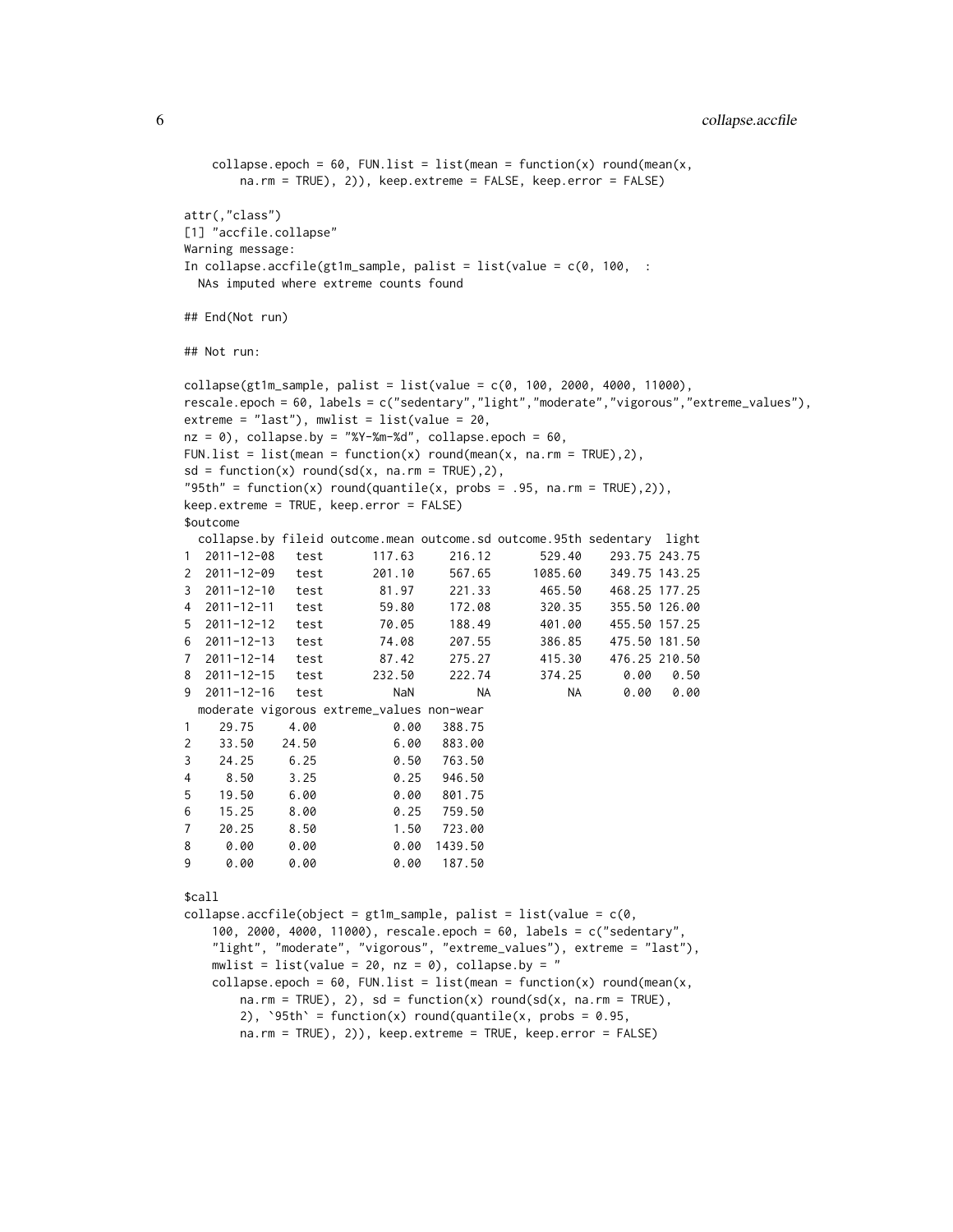## <span id="page-6-0"></span>dateSummary 7

```
attr(,"class")
[1] "accfile.collapse"
## End(Not run)
```
#### <span id="page-6-1"></span>dateSummary *Date summary for accelerometer files*

## Description

This function provides a date summary for Actigraph GT1M accelerometer files.

#### Usage

```
dateSummary(object, wear, timestamp, minval = 0,
rescale.epoch = 60, keep.error = FALSE)
```
## Arguments

| object        | an object of class gt1m.                                                                                                                        |
|---------------|-------------------------------------------------------------------------------------------------------------------------------------------------|
| wear          | a vector that classifies wear and non-wear time. See markwear, accfile.                                                                         |
| timestamp     | a timestamp vector for accelerometer values that can be provided by tsFormat.                                                                   |
| minval        | threshold defining the minimum number of minutes to identify first and last<br>days. See details.                                               |
| rescale.epoch | epoch expressed in the same unit as acceleromenter's epoch to determine min-<br>utes of wear time (default is 60 and assumed to be in seconds). |
| keep.error    | logical flag. If FALSE (default) data errors as identified by errorChk will be<br>replaced by NAs.                                              |

#### Details

Based on total wear time (in minutes) for each day, the theshold minval is applied to identify the first and last days. For example, if accelerometers are sent by post to collect survey data, the first and last days in which the accelerometer was worn might not be known. Days before the first and those after the last day (truncated days) are discarded by [collapse.accfile](#page-3-1).

#### Value

A data frame containing the following variables

| fileid   | file identifier                                       |
|----------|-------------------------------------------------------|
| days     | dates by calendar day                                 |
| freg     | frequency of accelerometer observations in each day   |
| hour_day | total hours of accelerometer observations in each day |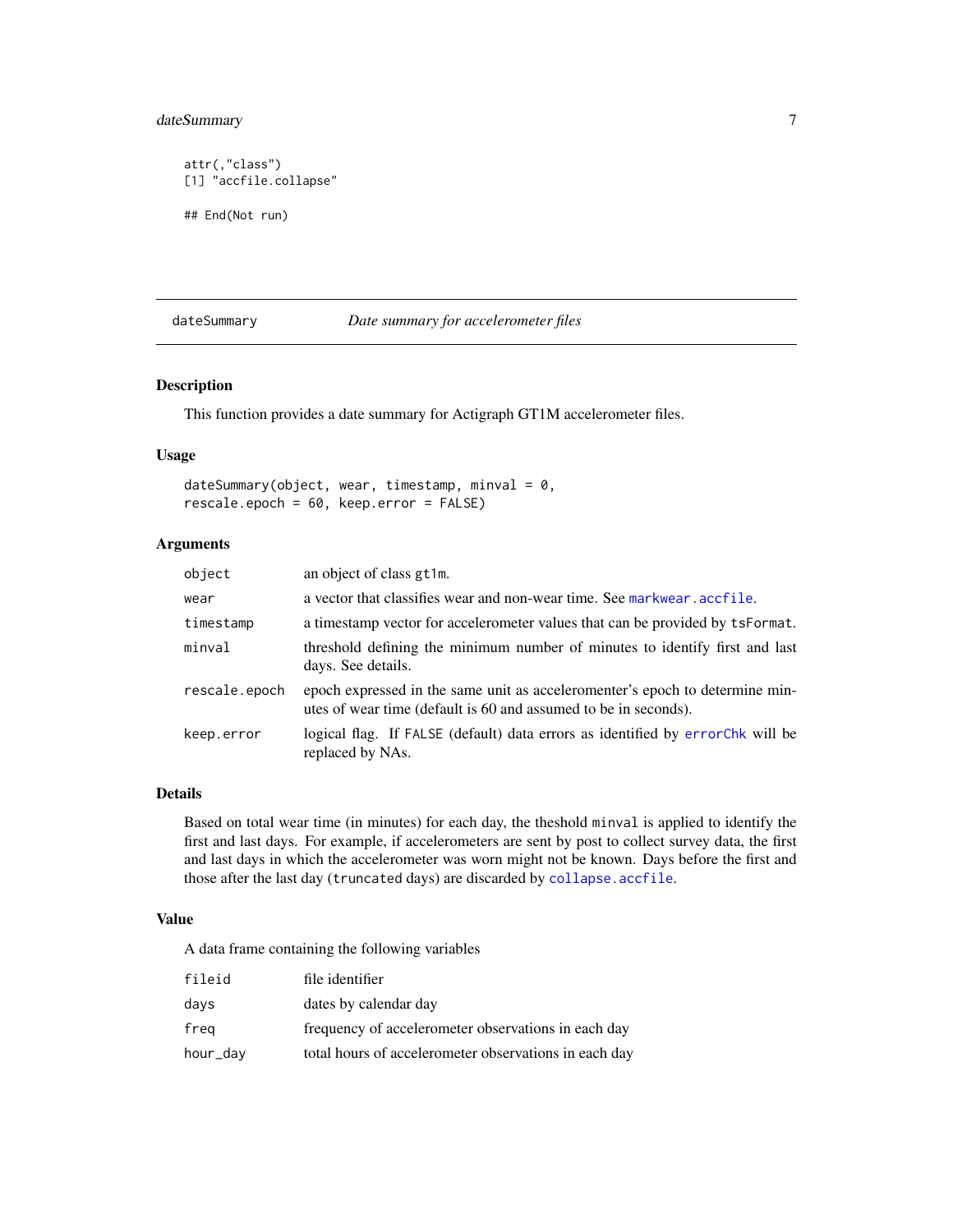<span id="page-7-0"></span>

| start_day   | starting time of accelerometer observations         |
|-------------|-----------------------------------------------------|
| end         | end time of accelerometer observations              |
| valid_mins  | wear time (minutes)                                 |
| IsStartDate | dummy variable to define starting date $(1 = yes)$  |
| IsEndDate   | dummy variable to define end date $(1 = yes)$       |
| IsTruncated | dummy variable to define truncated date $(1 = yes)$ |

#### Author(s)

Marco Geraci

#### References

Geraci M, Rich C, Sera F, Cortina-Borja M, Griffiths LJ, and Dezateux C (2012). Technical report on accelerometry data processing in the Millennium Cohort Study. London, UK: University College London. Available at <http://discovery.ucl.ac.uk/1361699>

#### See Also

[collapse.accfile](#page-3-1)

#### Examples

data(gt1m\_sample)

```
mw <- markwear.accfile(gt1m_sample, 20)
tsf <- tsFormat(gt1m_sample)
dateSummary(gt1m_sample, mw, tsf)
## Not run:
 fileid days freq hour_day start_day end_day valid_mins IsStartDate
1 test 2011-12-08 3840 16.000 08 23 571.25 1
2 test 2011-12-09 5760 24.000 00 23 557.00 0
3 test 2011-12-10 5760 24.000 00 23 676.50 0
4 test 2011-12-11 5760 24.000 00 23 493.50 0
5 test 2011-12-12 5760 24.000 00 23 638.25 0
6 test 2011-12-13 5760 24.000 00 23 680.50 0
7 test 2011-12-14 5760 24.000 00 23 717.00 0
8 test 2011-12-15 5760 24.000 00 23 0.50 0
9 test 2011-12-16 750 3.125 00 03 0.00 0
 IsEndDate IsTruncated
1 0 0
2 0 0
3 0 0
4 0 0
5 0 0
6 0 0
7 0 0
8 0 0
9 1 0
```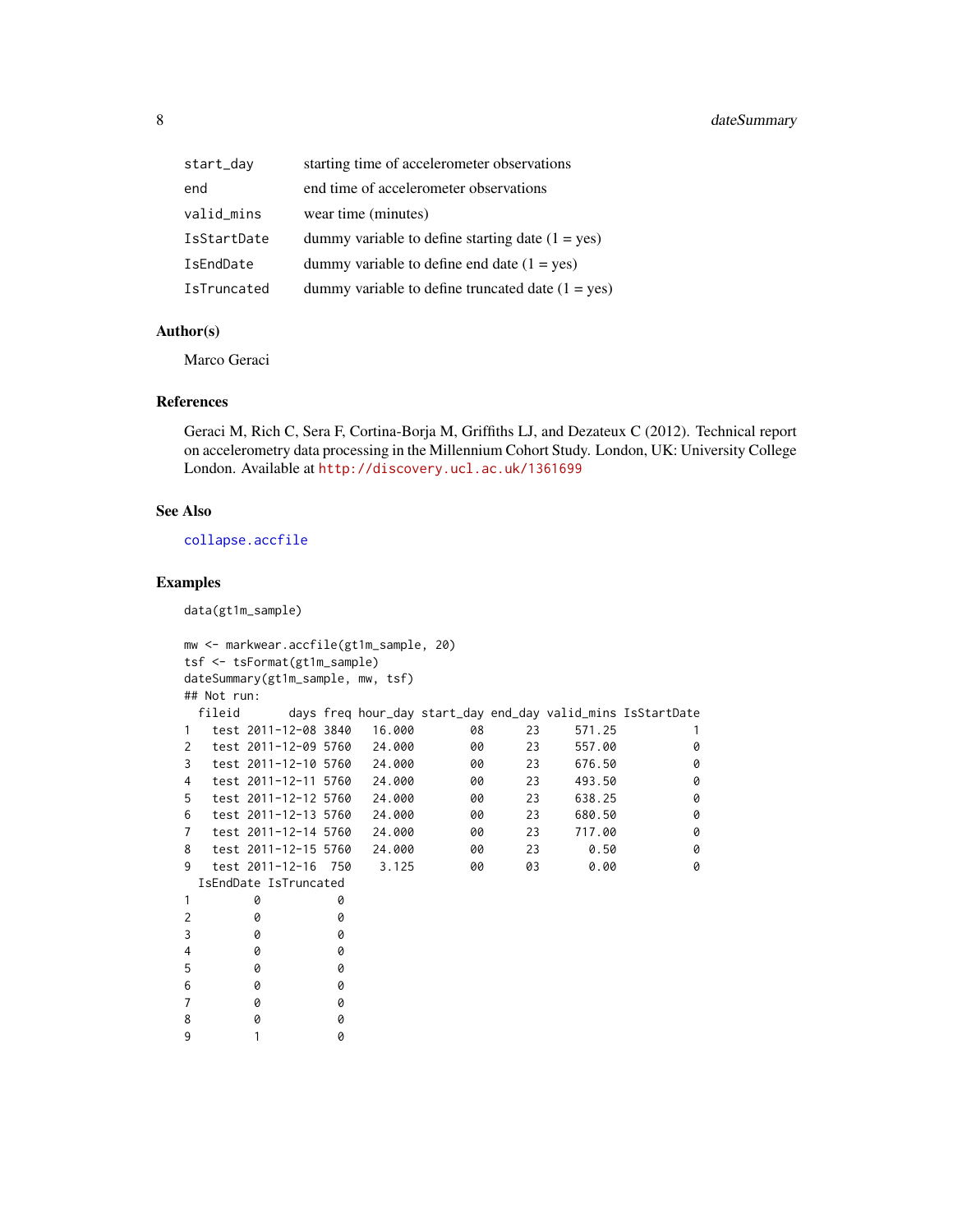#### <span id="page-8-0"></span>errorChk 99

## End(Not run) # at least 600 minutes per day to determine first and last day dateSummary(gt1m\_sample, mw, tsf, minval = 600) ## Not run: fileid days freq hour\_day start\_day end\_day valid\_mins IsStartDate 1 test 2011-12-08 3840 16.000 08 23 571.25 0 2 test 2011-12-09 5760 24.000 00 23 557.00 0 3 test 2011-12-10 5760 24.000 00 23 676.50 1 4 test 2011-12-11 5760 24.000 00 23 493.50 0 5 test 2011-12-12 5760 24.000 00 23 638.25 0 6 test 2011-12-13 5760 24.000 00 23 680.50 0 7 test 2011-12-14 5760 24.000 00 23 717.00 0 8 test 2011-12-15 5760 24.000 00 23 0.50 0 9 test 2011-12-16 750 3.125 00 03 0.00 0 IsEndDate IsTruncated 1 0 1 2 0 1 3 0 0 4 0 0 5 0 0 6 0 0 7 1 0 8 0 1 9 0 1

## End(Not run)

<span id="page-8-1"></span>

errorChk *Perform error checking*

#### Description

These functions look for errors in the data. A code is returned.

#### Usage

```
errorChk(x, fault = 32767)
```
#### Arguments

|       | vector of accelerometer data.                                                  |
|-------|--------------------------------------------------------------------------------|
| fault | numerical value that indicates voltage signal saturation (temporarily used for |
|       | both accelerometer counts and steps).                                          |

## Details

Error coded are as follow: 0, no error; 1, all values are 5-digit values or all one value; 2, negative values; 3, NAs.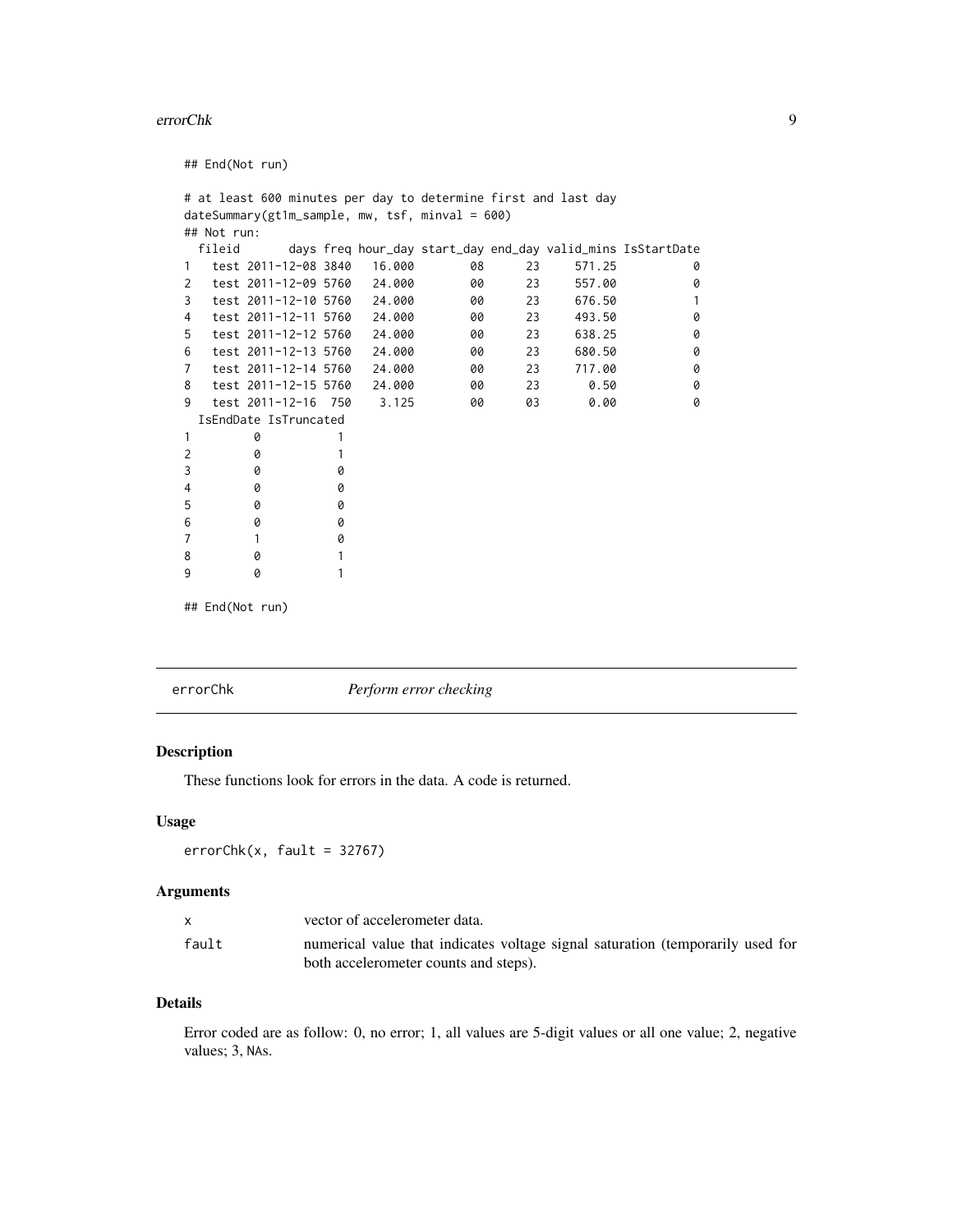## Value

a vector of the same length as x.

#### Author(s)

Marco Geraci

#### References

Geraci M, Rich C, Sera F, Cortina-Borja M, Griffiths LJ, and Dezateux C (2012). Technical report on accelerometry data processing in the Millennium Cohort Study. London, UK: University College London. Available at <http://discovery.ucl.ac.uk/1361699>

## See Also

[gt1mAccFile](#page-11-1), [gt3xAccFile](#page-14-1)

<span id="page-9-1"></span>fun.collapse *Summary statistics*

## Description

Accessory function for collapsing accelerometer files.

#### Usage

```
fun.collapse(x, fun = list(mean = function(x) mean(x, na.rm = TRUE),
median = function(x) median(x, na.rm = TRUE),
sd = function(x) sd(x, na.rm = TRUE))
```
#### Arguments

| X   | numeric vector.                             |
|-----|---------------------------------------------|
| fun | named list of functions to be applied to x. |

#### Value

a list of named values of the same length as fun.

#### Author(s)

Marco Geraci

## References

Geraci M, Rich C, Sera F, Cortina-Borja M, Griffiths LJ, and Dezateux C (2012). Technical report on accelerometry data processing in the Millennium Cohort Study. London, UK: University College London. Available at <http://discovery.ucl.ac.uk/1361699>

<span id="page-9-0"></span>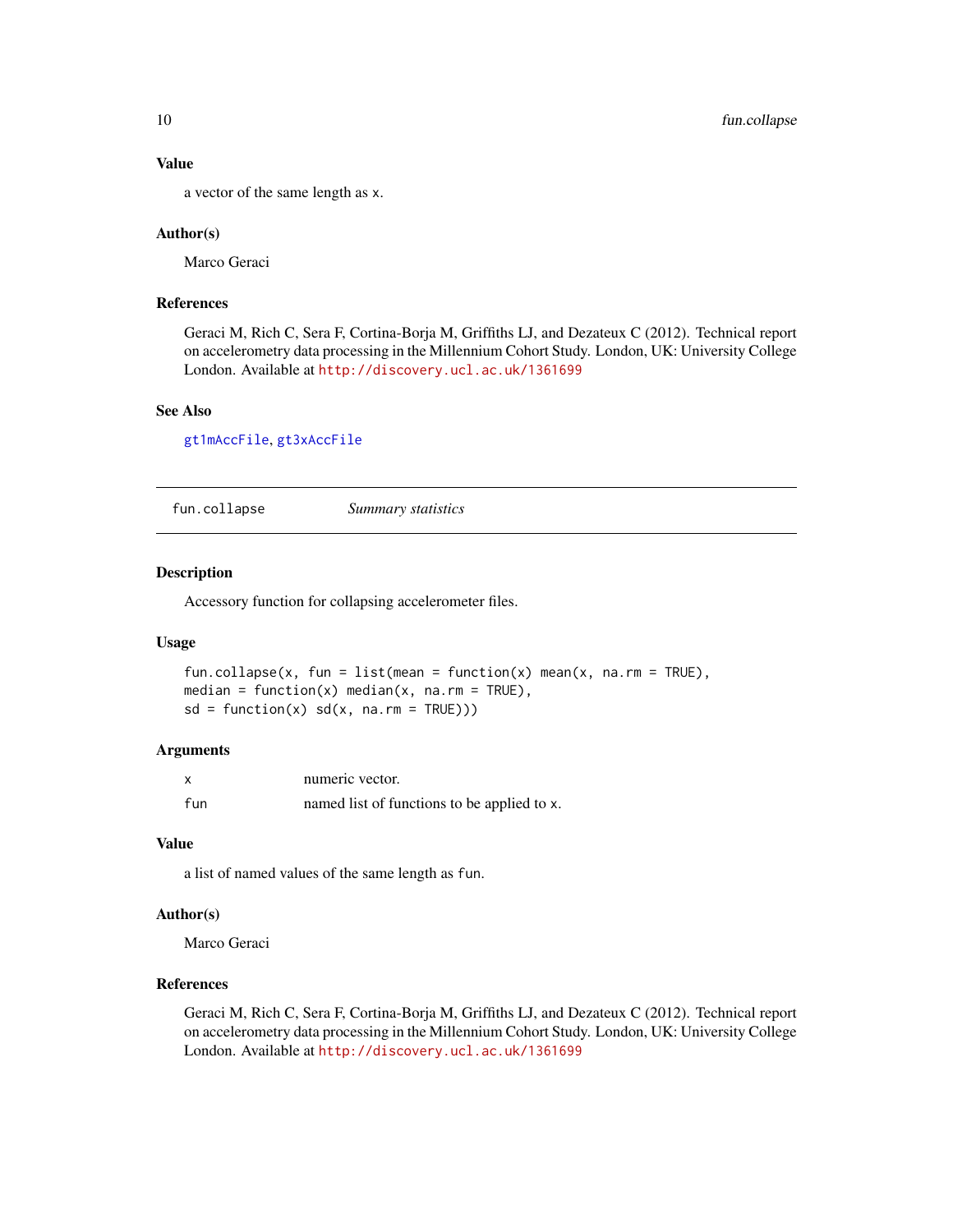## <span id="page-10-0"></span>gt1mAccDir 11

## See Also

[collapse.accfile](#page-3-1)

<span id="page-10-1"></span>gt1mAccDir *Read list of accelerometer files*

## Description

This function reads a list of Actigraph GT1M accelerometer files.

#### Usage

```
gt1mAccDir(accFileList, save, compress = "gzip",
compression_level = 6, progbar = TRUE)
```
## Arguments

| accFileList       | an object of type list.                                                                                                                         |
|-------------------|-------------------------------------------------------------------------------------------------------------------------------------------------|
| save              | either logical or character. See readAccDir for details.                                                                                        |
| compress          | logical or character string specifying whether saving to a named file is to use<br>compression if save $=$ TRUE. See argument compress in save. |
| compression_level |                                                                                                                                                 |
|                   | integer: the level of compression to be used. See argument compression_level<br>in save.                                                        |
| progbar           | logical flag. Should a progress bar be used? Available for Windows only.                                                                        |

#### Value

An object of class acclist.

## Author(s)

Marco Geraci

## References

Actigraph (Pensacola, Florida).

Geraci M, Rich C, Sera F, Cortina-Borja M, Griffiths LJ, and Dezateux C (2012). Technical report on accelerometry data processing in the Millennium Cohort Study. London, UK: University College London. Available at <http://discovery.ucl.ac.uk/1361699>

## See Also

[readAccDir](#page-22-1)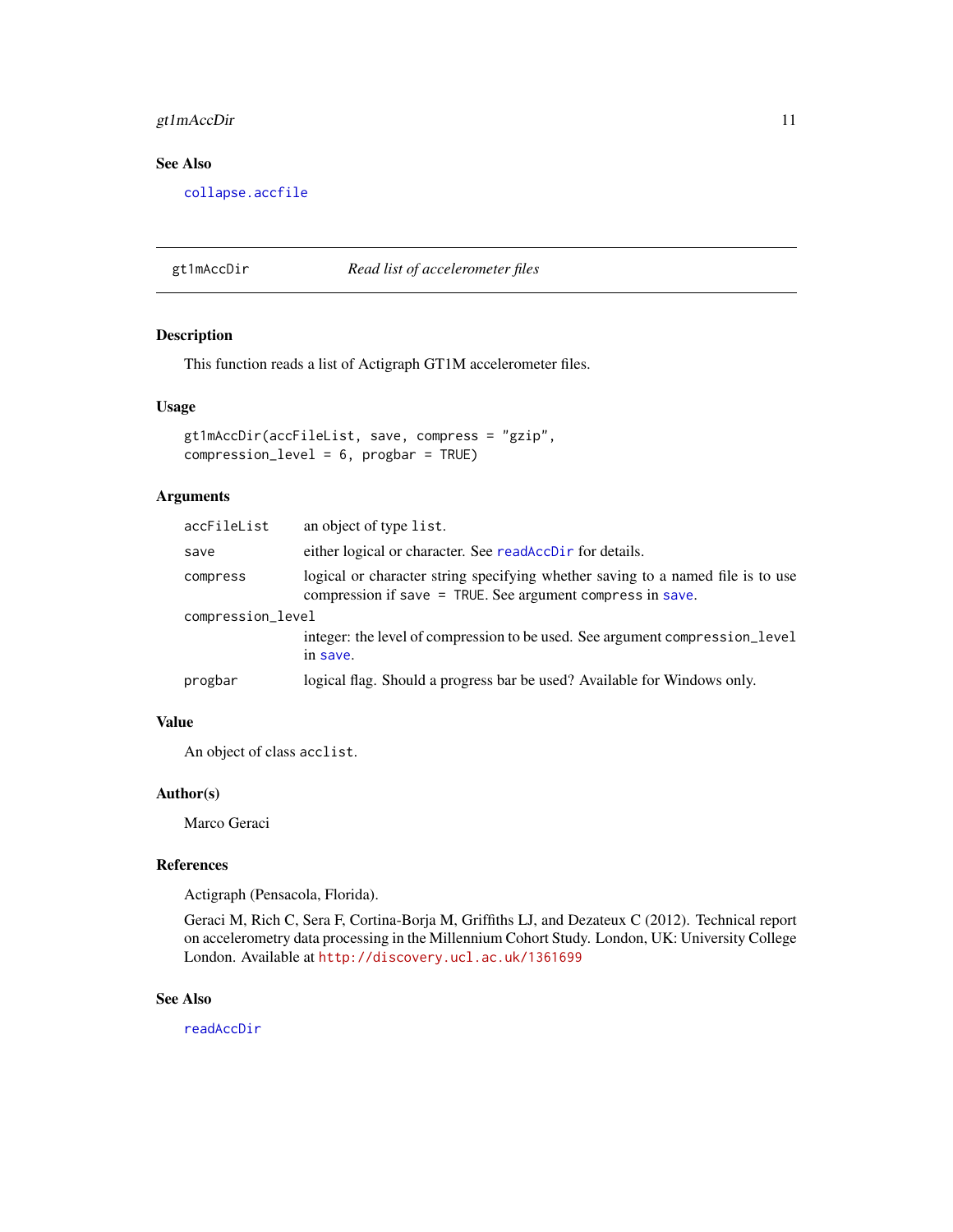<span id="page-11-1"></span><span id="page-11-0"></span>

#### Description

This function reads an Actigraph GT1M accelerometer file.

#### Usage

```
gt1mAccFile(file, path, fileid, counts.pos = 1,
tz = "Europe/London", sparse = FALSE,
fault = 32767)
```
#### **Arguments**

| file       | file name including file extension.                                                                                                                                                                                   |
|------------|-----------------------------------------------------------------------------------------------------------------------------------------------------------------------------------------------------------------------|
| path       | path to file.                                                                                                                                                                                                         |
| fileid     | label for file identifier.                                                                                                                                                                                            |
| counts.pos | when storage mode allows for accelerometer counts and steps to be recorded<br>at the same time, this argument specifies the position of first measurement of<br>accelerometer counts (default is counts. $pos = 1$ ). |
| tz         | a character string specifying the timezone to be used for the conversion (see<br>strptime).                                                                                                                           |
| sparse     | logical flag: should data be stored in sparse format?                                                                                                                                                                 |
| fault      | numerical value that indicates voltage signal saturation.                                                                                                                                                             |

#### Details

Raw accelerometer data are processed according to the device data format. Several data checks are performed by [errorChk](#page-8-1) and [infoDate](#page-0-0). An additional check is performed on the lenght of the sequence of measurements when both accelerometer counts and steps are recorded. If the length is odd, a warning message is produced. See file 'gt1m\_sample.dat' in directory '\inst\extdata' of this package.

#### Value

These functions return an object of two [class](#page-0-0)es: accfile and additional device-specific class (i.e., gt1m).

An object of class accfile is a list containing the following components:

df A data. frame object with accelerometer values in columns counts and steps (if present), and coded error for each accelerometer data column. See [errorChk](#page-8-1) for error codes. If sparse = TRUE, all variables of the data frame df are returned as vectors of a matrix in sparse format (see [as.matrix.csr](#page-0-0) for details).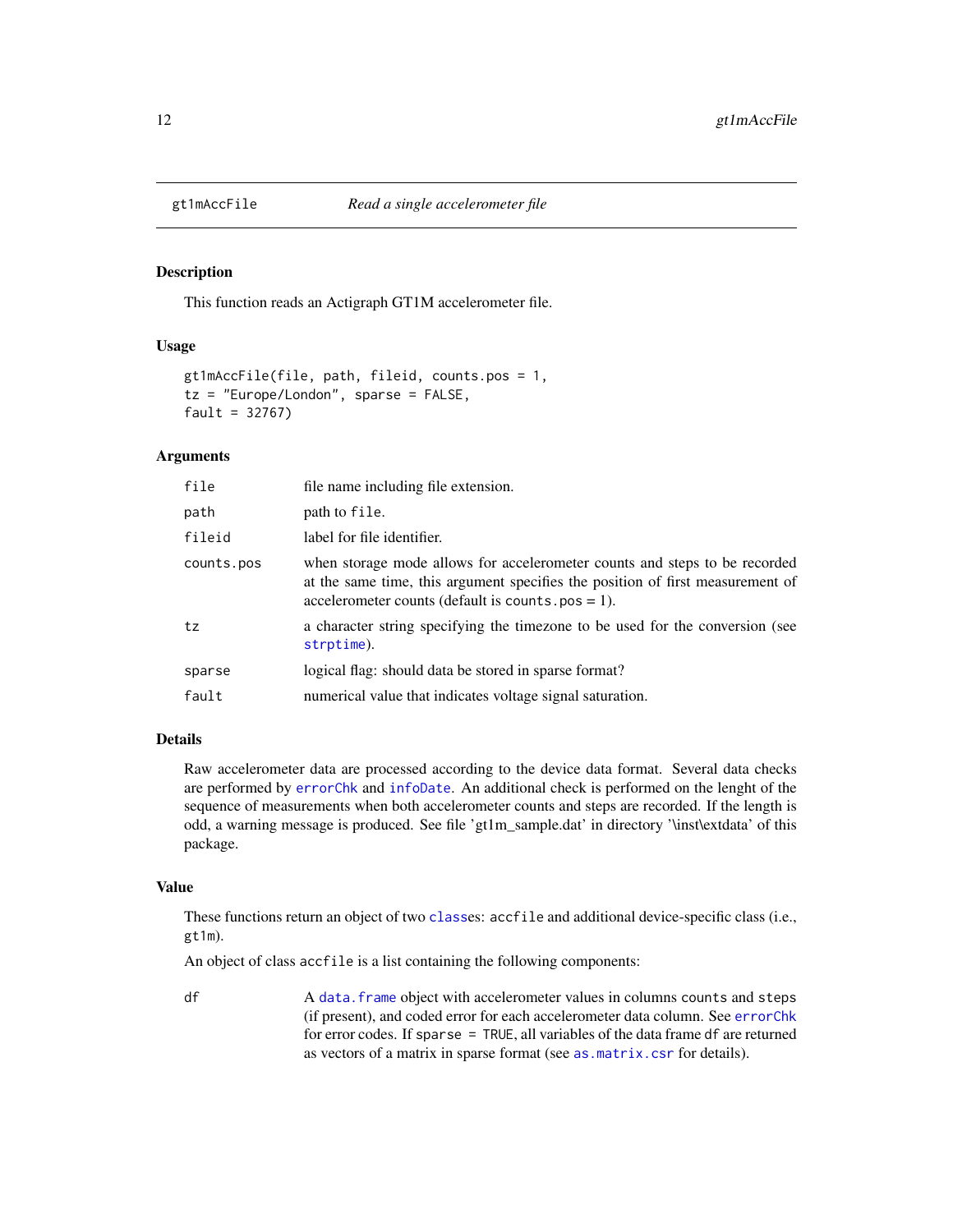## <span id="page-12-0"></span>gt1m\_sample 13

| info          | A data. frame object with file identifier (fileid), device serial number (serial),<br>number of recorded measurements (nobs), epoch (epoch), accelerometer mode<br>(mode), start date and time (ts_start), time zone (tz), battery voltage (voltage),<br>download date and time (ts_dl). |
|---------------|------------------------------------------------------------------------------------------------------------------------------------------------------------------------------------------------------------------------------------------------------------------------------------------|
| error_summary | A list object with file identifier (fileid), summary tables of error codes for<br>each accelerometer data column, error code for date (date), and logical flag for<br>odd number of measurements (odd_number) (see details).                                                             |

## Author(s)

Marco Geraci

#### References

Actigraph (Pensacola, Florida).

Geraci M, Rich C, Sera F, Cortina-Borja M, Griffiths LJ, and Dezateux C (2012). Technical report on accelerometry data processing in the Millennium Cohort Study. London, UK: University College London. Available at <http://discovery.ucl.ac.uk/1361699>

## See Also

[readAccDir](#page-22-1), [gt1mAccDir](#page-10-1)

## Examples

data(gt1m\_sample) class(gt1m\_sample)

gt1m\_sample *GT1M accelerometer file*

## Description

This is the output of [gt1mAccFile](#page-11-1).

## Format

See value in [gt1mAccFile](#page-11-1). The 'raw' file 'gt1m\_sample.dat' can be found in the directory '\inst\extdata' of this package.

## Source

Actigraph (Pensacola, Florida).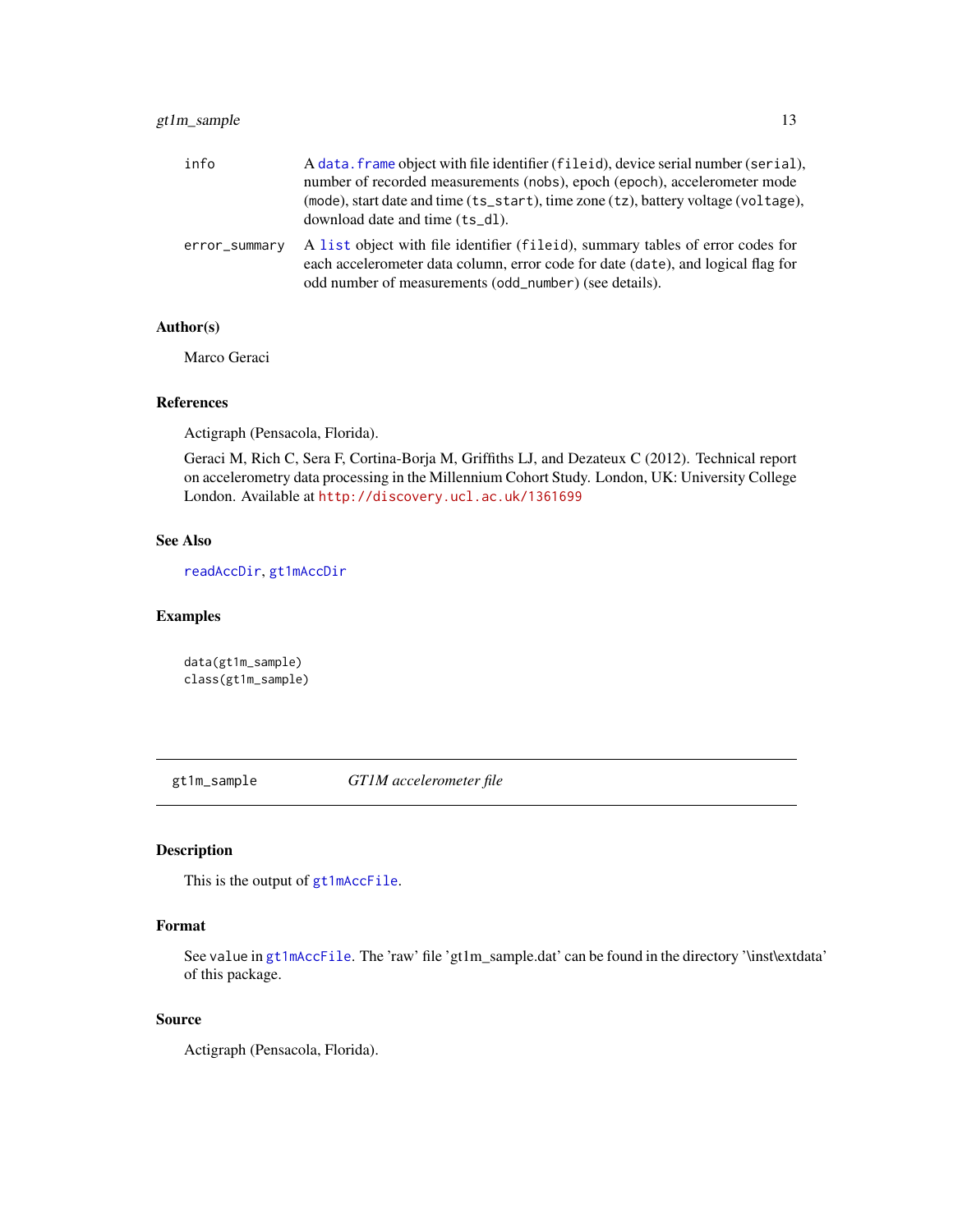## Examples

```
## Not run:
gt1m_sample <- gt1mAccFile("gt1m_sample.dat", path = "", fileid = "test")
gt1m_sample
 fileid serial nobs epoch mode ts_start tz voltage ts_dl
1 test xxxxx 44910 15 1 2011-12-08 08:00:00 GMT 3.76 2011-12-24 11:20:36
## End(Not run)
```
<span id="page-13-1"></span>gt3xAccDir *Read list of accelerometer files*

## Description

This function reads a list of Actigraph GT3X accelerometer files.

#### Usage

```
gt3xAccDir(accFileList, save, compress = "gzip",
compression_level = 6, progbar = TRUE)
```
#### Arguments

| accFileList       | an object of type list.                                                                                                                       |
|-------------------|-----------------------------------------------------------------------------------------------------------------------------------------------|
| save              | either logical or character. See readAccDir for details.                                                                                      |
| compress          | logical or character string specifying whether saving to a named file is to use<br>compression if save = TRUE. See argument compress in save. |
| compression_level |                                                                                                                                               |
|                   | integer: the level of compression to be used. See argument compression_level<br>in save.                                                      |
| progbar           | logical flag. Should a progress bar be used? Available for Windows only.                                                                      |

#### Value

An object of class acclist.

#### Author(s)

Marco Geraci

#### References

Actigraph (Pensacola, Florida).

#### See Also

[readAccDir](#page-22-1)

<span id="page-13-0"></span>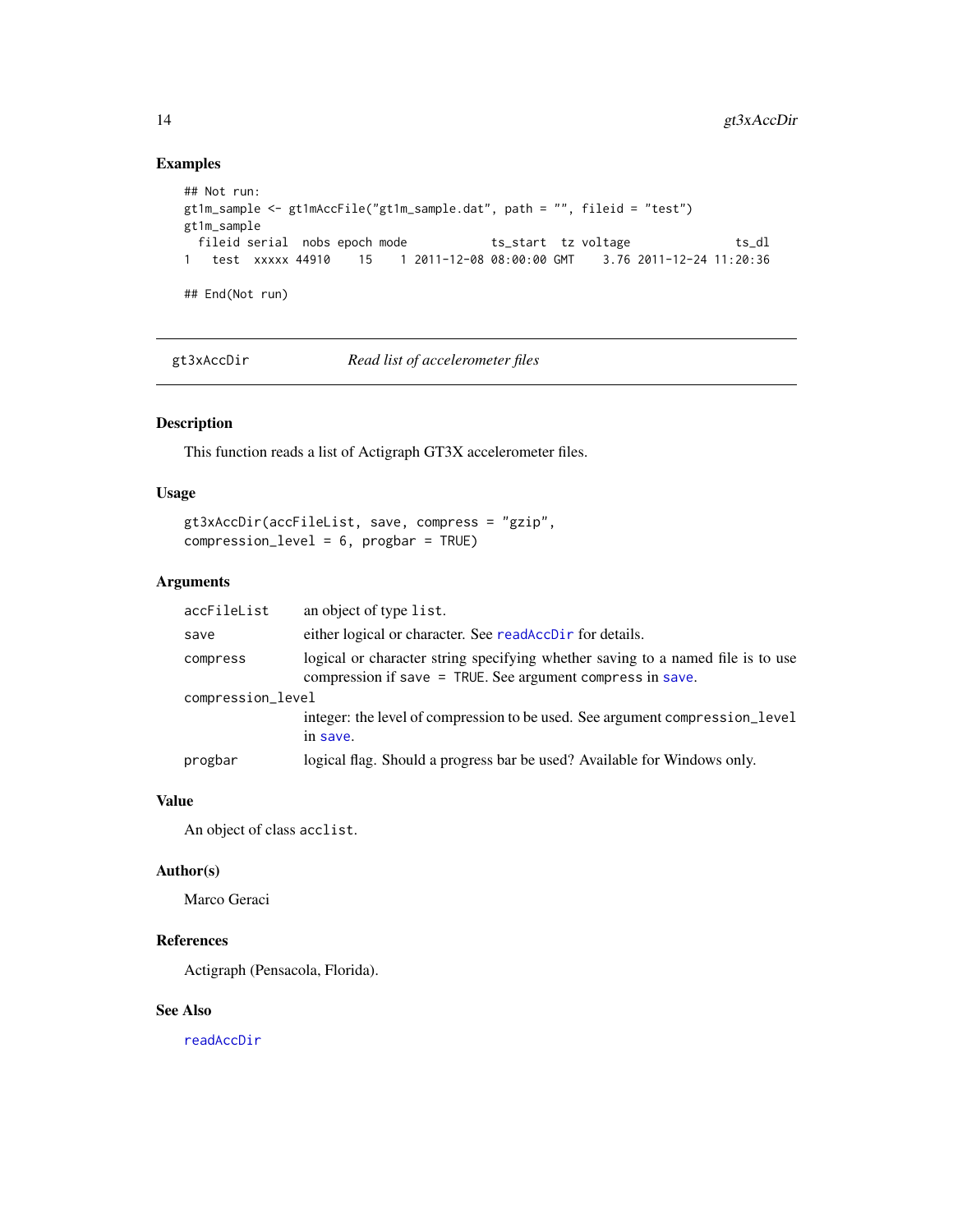<span id="page-14-1"></span><span id="page-14-0"></span>

## Description

This function reads Actigraph GT3X and ActiSleep accelerometer files.

#### Usage

```
gt3xAccFile(file, path, fileid, tz = "Europe/London",
sparse = FALSE, fault = 32767)
```
## Arguments

| file   | file name including file extension.                                                         |
|--------|---------------------------------------------------------------------------------------------|
| path   | path to file.                                                                               |
| fileid | label for file identifier.                                                                  |
| tz     | a character string specifying the timezone to be used for the conversion (see<br>strptime). |
| sparse | logical flag: should data be stored in sparse format?                                       |
| fault  | numerical value that indicates voltage signal saturation.                                   |

#### Details

Raw accelerometer data are processed according to the device data format. See file 'gt3x\_sample.dat' in directory '\inst\extdata' of this package.

## Value

These functions return an object of two [class](#page-0-0)es: accfile and additional device-specific class (i.e., gt3x).

An object of class accfile is a list containing the following components:

| df            | A data. frame object with accelerometer values in columns y, x, z, and steps<br>(if present), and coded error for each accelerometer data column. See error Chk<br>for error codes. If sparse $=$ TRUE, all variables of the data frame df are returned<br>as vectors of a matrix in sparse format (see as matrix cs for details). |
|---------------|------------------------------------------------------------------------------------------------------------------------------------------------------------------------------------------------------------------------------------------------------------------------------------------------------------------------------------|
| info          | A data. frame object with file identifier (fileid), device serial number (serial),<br>number of recorded measurements (nobs), epoch (epoch), accelerometer mode<br>(mode), start date and time (ts_start), time zone (tz), battery voltage (voltage),<br>download date and time (ts_dl).                                           |
| error_summary | A list object with file identifier (fileid), summary tables of error codes for<br>each accelerometer data column, error code for date (date), and logical flag for<br>odd number of measurements (odd_number) (see details).                                                                                                       |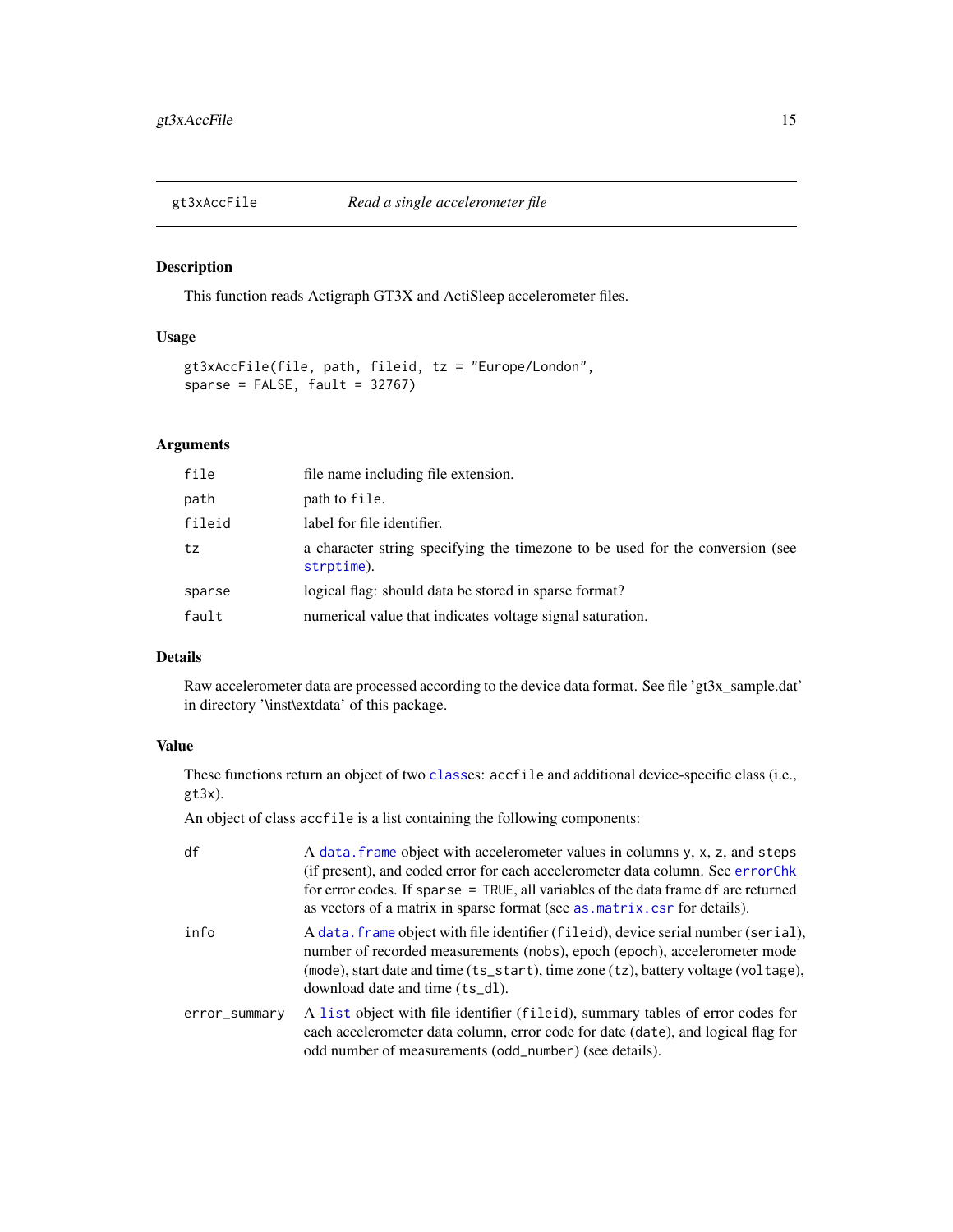#### Author(s)

Marco Geraci

## References

Actigraph (Pensacola, Florida).

Geraci M, Rich C, Sera F, Cortina-Borja M, Griffiths LJ, and Dezateux C (2012). Technical report on accelerometry data processing in the Millennium Cohort Study. London, UK: University College London. Available at <http://discovery.ucl.ac.uk/1361699>

#### See Also

[readAccDir](#page-22-1)

## Examples

data(gt3x\_sample) class(gt3x\_sample)

gt3x\_sample *GT3X accelerometer file*

#### Description

This is the output of [gt3xAccFile](#page-14-1).

## Format

See value in [gt3xAccFile](#page-14-1). The 'raw' file 'gt3x\_sample.dat' can be found in the directory '\inst\extdata' of this package.

#### Source

Actigraph (Pensacola, Florida).

#### Examples

```
## Not run:
gt3x_sample <- gt3xAccFile("gt3x_sample.dat", path = "", fileid = "test")
gt3x_sample
 fileid serial nobs epoch mode ts_start tz voltage ts_dl
1 test xxxxx 2676 1 13 2009-03-03 10:40:00 GMT 4.09 2009-03-03 11:24:49
## End(Not run)
```
<span id="page-15-0"></span>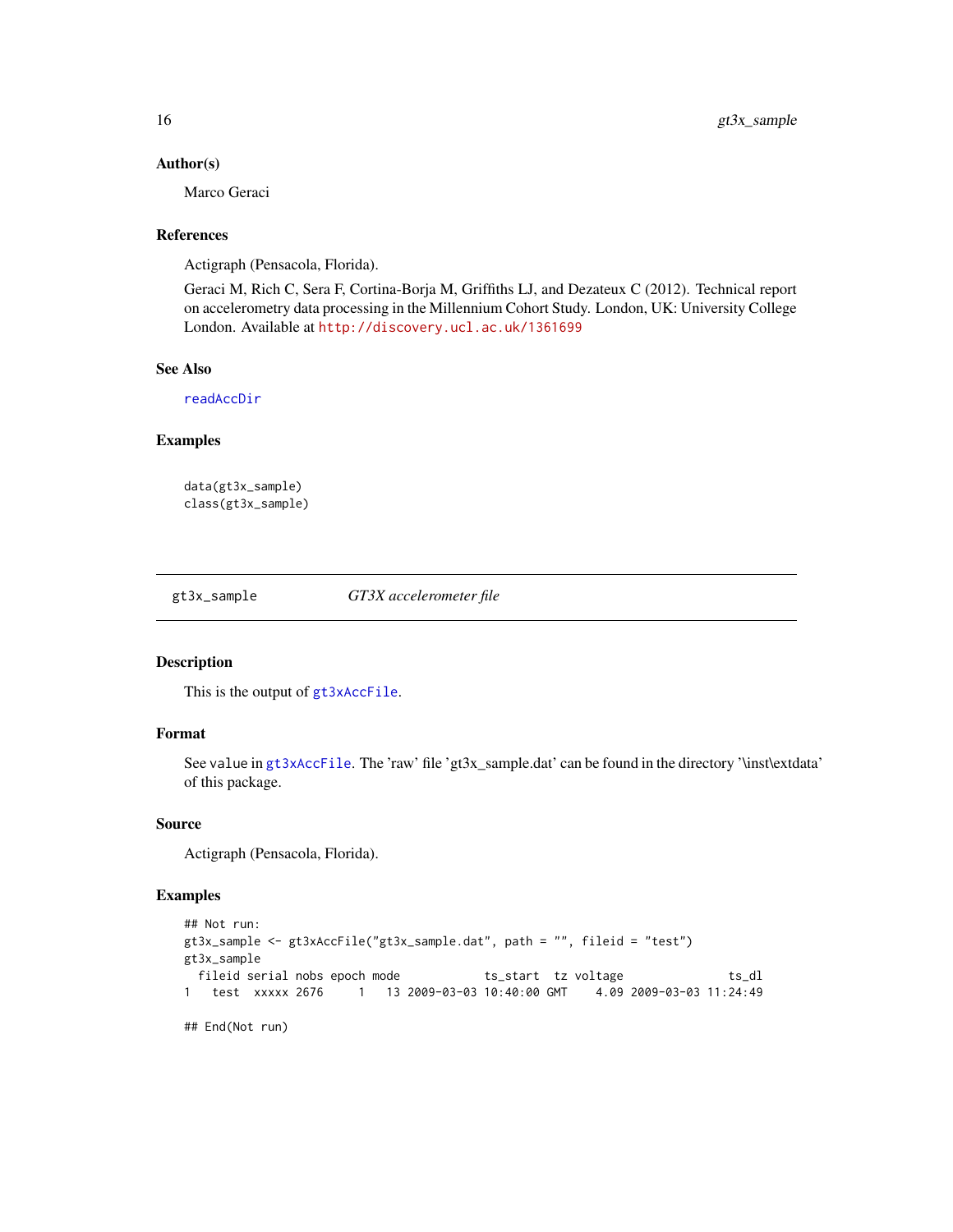<span id="page-16-0"></span>markbouts.acclist *Classify accumulation of physical activity in bouts*

#### Description

This function identifies bouts of physical activity using user-defined breakpoints for accelerometer counts.

#### Usage

```
markbouts(object, value, which = "counts", bts = c(0, 10, 20, Inf), rescale.epoch = 60,
collapse.by = "%Y-%m-%d", value.labels = NULL, bouts.labels = NULL,
extreme = NULL, keep.error = FALSE, progbar = TRUE)
## S3 method for class 'acclist'
markbouts(object, value, which = "counts", bts = c(0, 10, 20, Inf), rescale.epoch = 60,
collapse.by = "%Y-%m-%d", value.labels = NULL, bouts.labels = NULL,
extreme = NULL, keep.error = FALSE, progbar = TRUE)
## S3 method for class 'accfile'
markbouts(object, value, which = "counts", bts = c(0, 10, 20, Inf), rescale.epoch = 60,
collapse.by = "%Y-%m-%d", value.labels = NULL, bouts.labels = NULL,
extreme = NULL, keep.error = FALSE, progbar = NULL)
```
## Arguments

| object        | an object of class acclist or accfile.                                                                                                 |
|---------------|----------------------------------------------------------------------------------------------------------------------------------------|
| value         | vector of breaks to define physical activity modes. The lowest breakpoint must<br>be $0$ .                                             |
| which         | either 'counts' or 'steps' for gt1m files or one of $c('x', 'y', 'z', 'steps')$ for<br>gt3x files.                                     |
| bts           | vector of breaks to define bouts duration (in minutes).                                                                                |
| rescale.epoch | epoch expressed in the same unit as acceleromenter's epoch to determine multi-<br>plier to rescale value (default is 60). See details. |
| collapse.by   | dataset aggregation level. See argument format from strptime for options and<br>details below.                                         |
| value.labels  | labels for physical activity modes.                                                                                                    |
| bouts.labels  | labels for bouts duration catergories (NULL is recommended).                                                                           |
| extreme       |                                                                                                                                        |
| keep.error    | logical flag. If FALSE (default) data errors as identified by errorchk will be<br>replaced by NAs.                                     |
| progbar       | logical flag. Should a progress bar be used? Available for Windows only. Argu-<br>ment not used for class accfile.                     |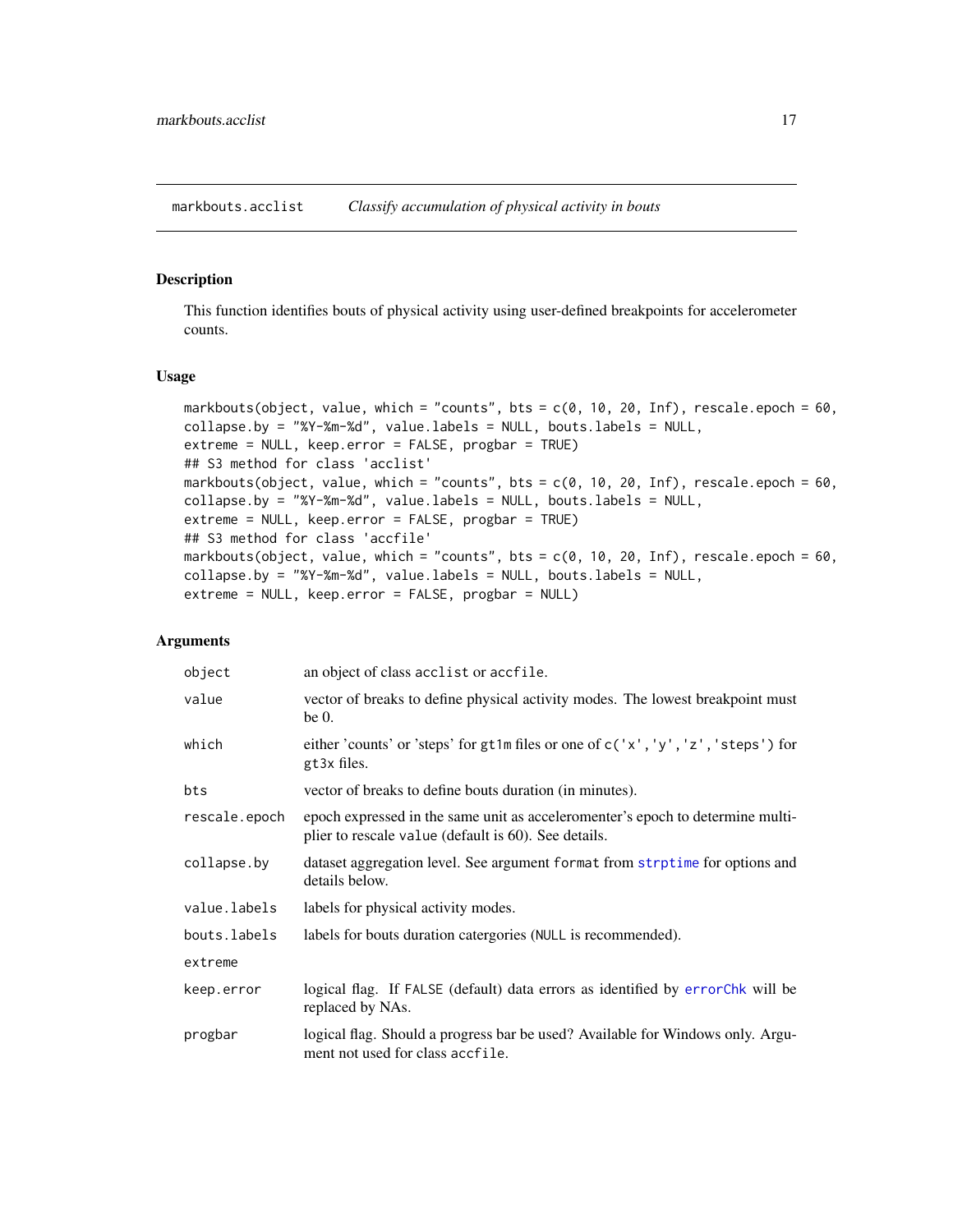## Details

Breakpoints are specified as counts per seconds using value. If the epoch used for value is different from the accelerometer's epoch, a rescaling is applied. E.g., if epoch is 15 seconds and breakpoints are expressed as counts per 60 seconds, value is divided by  $60/15 = 4$ . There can be *n* physical activity modes at maximum, where *n* is the length of value.

The argument extreme is NULL by default. Use either 'last' to select the last category or the category number 1 to *n*.

#### Value

The function markbouts.accfile returns duration, frequency and mean duration of bouts by bout category, physical activity mode and T levels of collapse.by (e.g., day) in array of dimension  $c(length(bts) - 1, length(value) + 1, 3, 7)$ . markbouts. acclist is applied to objects of class acclist, in which case a list of arrays of the same length as the number of accelerometer files in object is returned.

#### Author(s)

Marco Geraci

#### See Also

[readAccDir](#page-22-1)

markpa.acclist *Classify mode of physical activity*

## <span id="page-17-1"></span>Description

This function identifies modes of physical activity using user-defined breakpoints for accelerometer counts.

#### Usage

```
markpa(object, value, which = "counts", rescale.epoch = 60, labels = NULL,
extreme = NULL, keep.error = FALSE, progbar = TRUE)
## S3 method for class 'acclist'
markpa(object, value, which = "counts", rescale.epoch = 60, labels = NULL,
extreme = NULL, keep.error = FALSE, progbar = TRUE)
## S3 method for class 'accfile'
markpa(object, value, which = "counts", rescale.epoch = 60, labels = NULL,
extreme = NULL, keep.error = FALSE, progbar = NULL)
```
<span id="page-17-0"></span>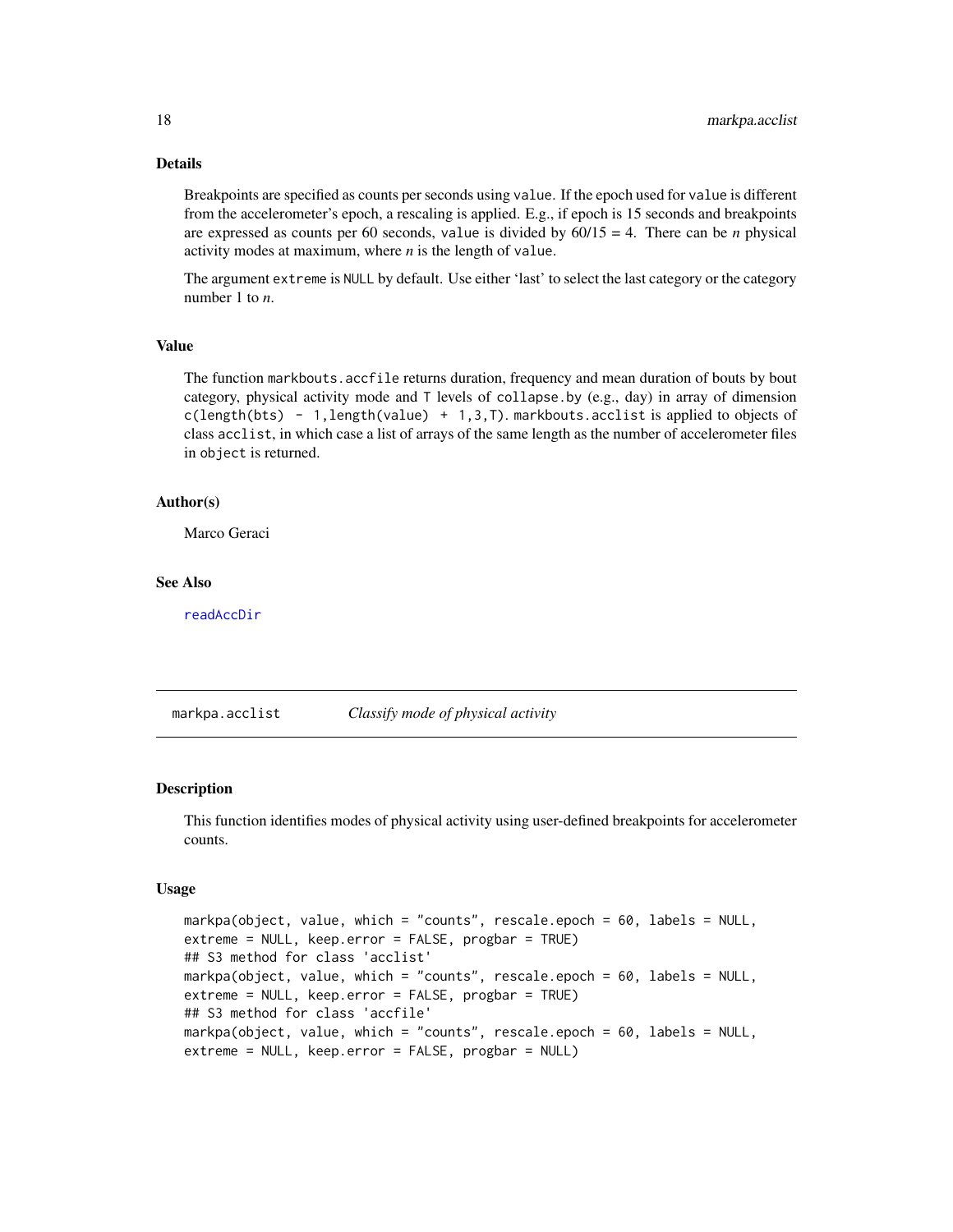## <span id="page-18-0"></span>markpa.acclist 19

#### Arguments

| object        | an object of class acclist or accfile.                                                                                                                                                   |
|---------------|------------------------------------------------------------------------------------------------------------------------------------------------------------------------------------------|
| value         | vector of breaks to define physical activity modes. The lowest breakpoint must<br>be $0$ .                                                                                               |
| which         | either 'counts' or 'steps' for gt1m files or one of c('x', 'y', 'z', 'steps') for<br>gt3x files.                                                                                         |
| rescale.epoch | epoch expressed in the same unit as acceleromenter epoch to determine multi-<br>plier to rescale value (default is 60). See details.                                                     |
| labels        | labels for physical activity modes.                                                                                                                                                      |
| extreme       | if value includes a threshold for defining the category of extreme values, this<br>argument identifies such category among the physical activity modes defined by<br>value. See details. |
| keep.error    | logical flag. If FALSE (default) data errors as identified by error Chk will be<br>replaced by NAs.                                                                                      |
| progbar       | logical flag. Should a progress bar be used? Available for Windows only. Argu-<br>ment not used for class accfile.                                                                       |

#### Details

Breakpoints are specified as counts per seconds using value. If the epoch used for value is different from the accelerometer epoch, a rescaling is applied. E.g., if epoch is 15 seconds and breakpoints are expressed as counts per 60 seconds, value is divided by  $60/15 = 4$ . There can be *n* physical activity modes at maximum, where *n* is the length of value.

The argument extreme is NULL by default. Use either 'last' to select the last category or the category number 1 to *n*.

## Value

If object is of class acclist, a list of factors of the same length as the number of accelerometer files in object. If object is of class accfile, a single factor will be given. The number of levels is equal to length(value) + 1.

## Author(s)

Marco Geraci

## See Also

[readAccDir](#page-22-1)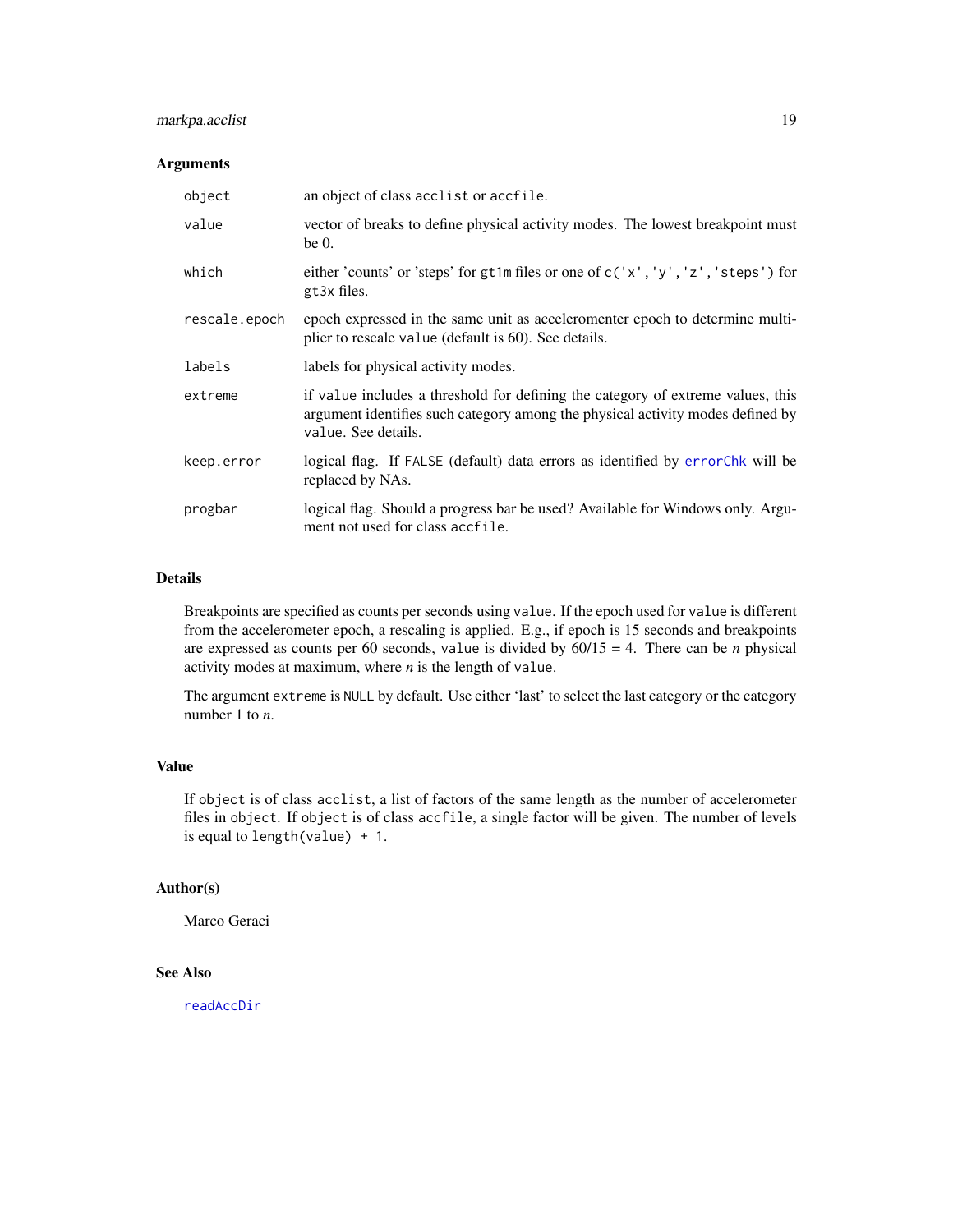<span id="page-19-0"></span>markwear.acclist *Classify wear and non-wear time*

## <span id="page-19-1"></span>Description

This functions identifies sequences of zeroes of a given length to classify wear and non-wear time in accelerometer data files.

#### Usage

```
markwear(object, value, which = "counts", rescale.epoch = 60,
nz = 0, keep.error = FALSE, progbar = TRUE)
## S3 method for class 'acclist'
markwear(object, value, which = "counts", rescale.epoch = 60,
nz = 0, keep.error = FALSE, progbar = TRUE)
## S3 method for class 'accfile'
markwear(object, value, which = "counts", rescale.epoch = 60,
nz = 0, keep.error = FALSE, progbar = NULL)
```
#### Arguments

| object        | an object of class acclist or accfile.                                                                                               |
|---------------|--------------------------------------------------------------------------------------------------------------------------------------|
| value         | the length of the time window (in minutes) which contains zero values.                                                               |
| which         | either 'counts' or 'steps' for gt1m files or one of $c('x', 'y', 'z', 'steps')$ for<br>gt3x files.                                   |
| rescale.epoch | epoch expressed in the same unit as acceleromenter epoch to determine multi-<br>plier to rescale value (default is 60). See details. |
| nz            | the length of the time window (in minutes) of non-zero value sequences allowed<br>between every two sequences of zero values.        |
| keep.error    | logical flag. If FALSE (default) data errors as identified by error Chk will be<br>replaced by NAs.                                  |
| progbar       | logical flag. Should a progress bar be used? Available for Windows only. Argu-<br>ment not used for class accfile.                   |

#### Details

The accelerometer epoch is assumed to be expressed in seconds. Therefore value is automatically rescaled to value \* 60/object\$info\$epoch.

#### Value

If object is of class acclist, a list of factors with two levels of the same length as the number of accelerometers files in object. If object is of class accfile, a single factor will be given. Levels are 'non-wear' and 'wear'.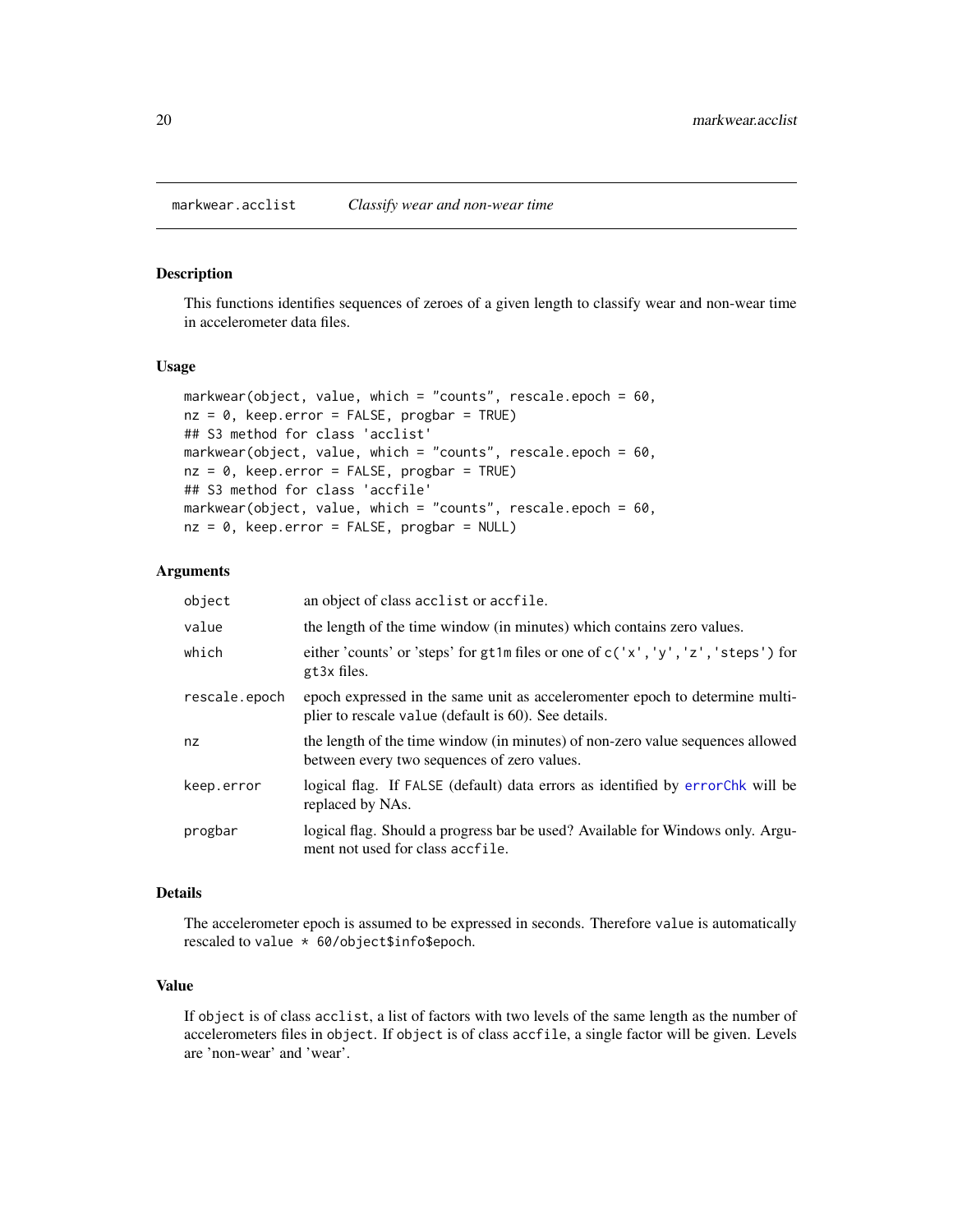#### <span id="page-20-0"></span>markwear.acclist 21

## Author(s)

Marco Geraci

#### References

Geraci M, Rich C, Sera F, Cortina-Borja M, Griffiths LJ, and Dezateux C (2012). Technical report on accelerometry data processing in the Millennium Cohort Study. London, UK: University College London. Available at <http://discovery.ucl.ac.uk/1361699>

## See Also

[readAccDir](#page-22-1)

#### Examples

```
## Not run:
```
data(gt1m\_sample)

```
# 20-minute threshold
wear <- markwear(gt1m_sample, value = 20)
> table(wear)
wear
Non-wear Wear
   27572 17338
## End(Not run)
## Not run:
# lower threshold
wear <- markwear(gt1m_sample, value = 5)
> table(wear)
wear
Non-wear Wear
   30188 14722
## End(Not run)
## Not run:
# allow for some non-zero values within a 20-minute window
wear <- markwear.accfile(gt1m_sample, value = 20, nz = 2)
> table(wear)
wear
Non-wear Wear
  28198 16712
## End(Not run)
```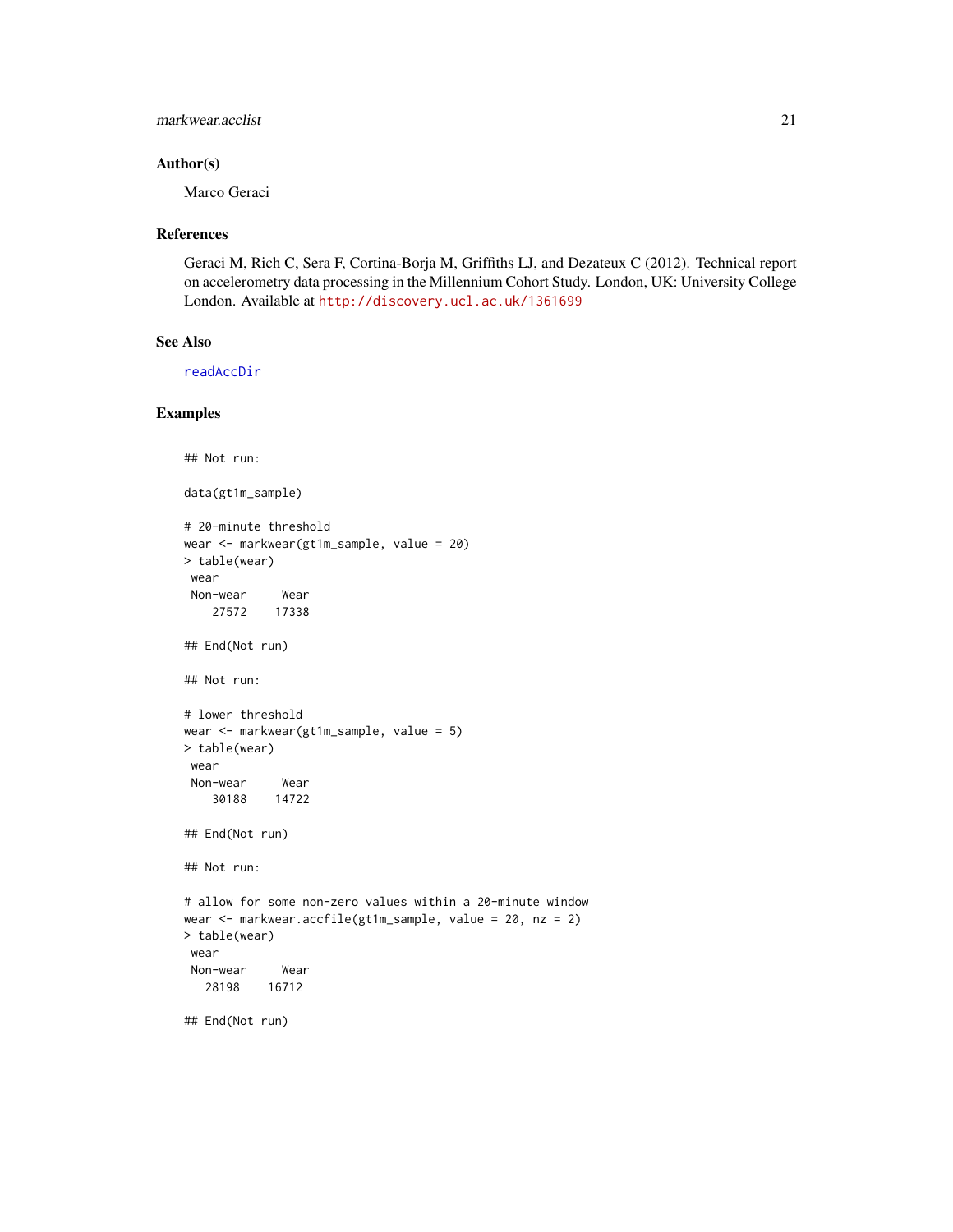<span id="page-21-0"></span>

## Description

Thes functions plot data from Actigraph GT1M and GT3X accelerometer files.

#### Usage

```
## S3 method for class 'gt1m'
plot(x, y = NULL, xlab, ylab, main,
keep.error = TRUE, which = "counts", select = 1,...)## S3 method for class 'gt3x'
plot(x, y = NULL, xlab, ylab, main,keep.error = TRUE, which = "x", select = 1,...)
```
#### Arguments

| X                 | an object of class gt1m. It can be either accfile or acclist.                                                                                           |
|-------------------|---------------------------------------------------------------------------------------------------------------------------------------------------------|
| У                 | ignored.                                                                                                                                                |
| xlab              | x-axis label (optional).                                                                                                                                |
| ylab              | y-axis label (optional).                                                                                                                                |
| main              | main title (optional).                                                                                                                                  |
| keep.error        | logical flag. If FALSE (default) data errors as identified by error Chk will be<br>replaced by NAs.                                                     |
| which             | either 'counts' or 'steps' for gt1m files or one of c('x', 'y', 'z', 'steps') for<br>gt3x files.                                                        |
| select            | numeric. If $class(x)$ is acclist, this argument specifies the corresponding<br>position of the accelerometer file in the list (first file by default). |
| $\cdot\cdot\cdot$ | Arguments to be passed to methods, such as graphical parameters (see par).                                                                              |

#### Author(s)

Marco Geraci

#### References

Actigraph (Pensacola, Florida).

Geraci M, Rich C, Sera F, Cortina-Borja M, Griffiths LJ, and Dezateux C (2012). Technical report on accelerometry data processing in the Millennium Cohort Study. London, UK: University College London. Available at <http://discovery.ucl.ac.uk/1361699>

#### See Also

[plot](#page-0-0), [par](#page-0-0), [gt1mAccFile](#page-11-1), [gt1mAccDir](#page-10-1)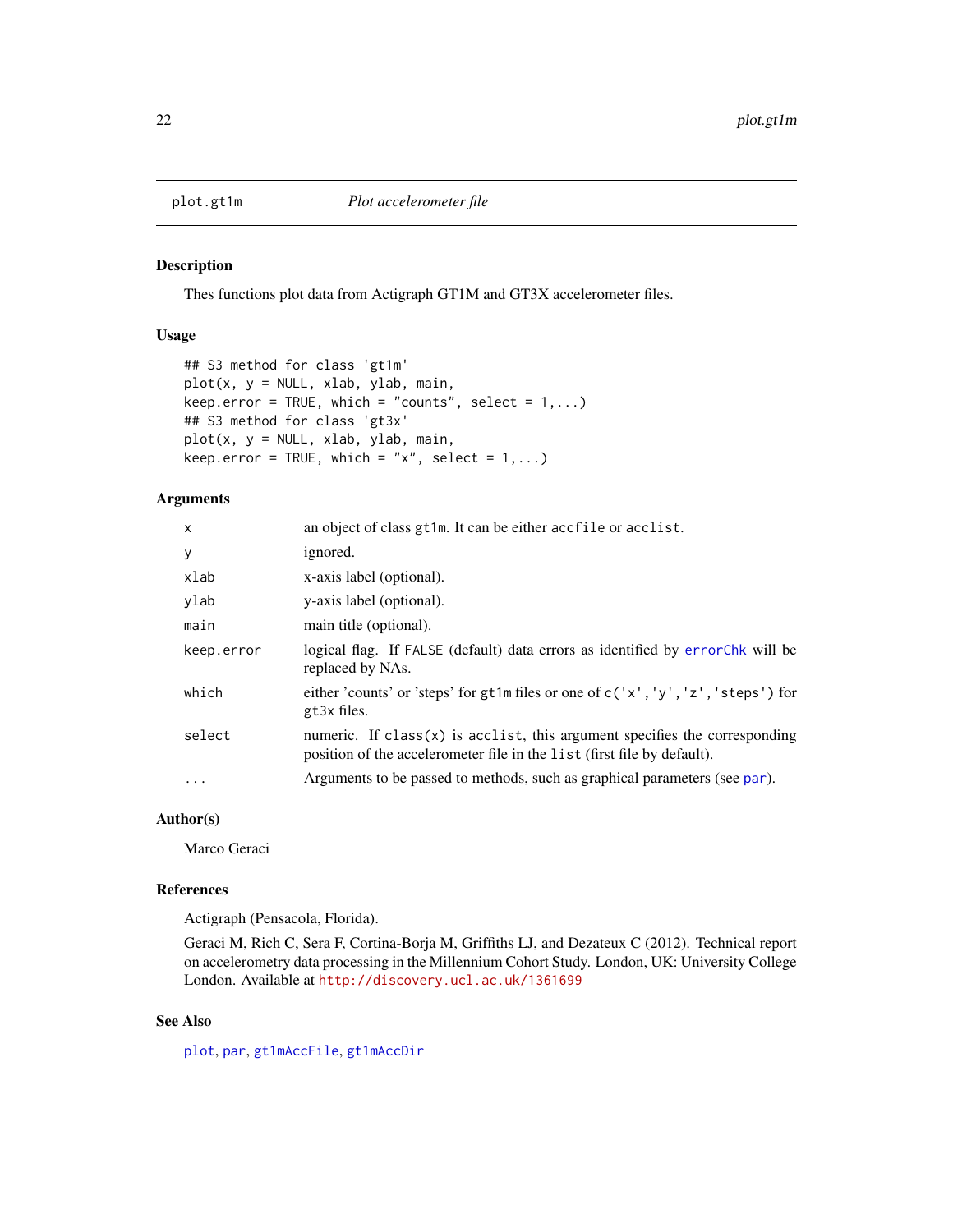## <span id="page-22-0"></span>print.acclist 23

## Examples

```
data(gt1m_sample)
data(gt3x_sample)
plot(gt1m_sample, which = "counts")
plot(gt1m_sample, which = "steps")
plot(gt3x_sample, which = "x")
plot(gt3x_sample, which = "steps")
```
print.acclist *Print an* accfile *or* acclist *Object*

## Description

Print an object generated by [gt1mAccFile](#page-11-1), [gt3xAccFile](#page-14-1) or [readAccDir](#page-22-1).

#### Usage

```
## S3 method for class 'acclist'
print(x, \ldots)## S3 method for class 'accfile'
print(x, \ldots)
```
#### Arguments

x an accfile or an acclist object. ... not used.

#### Author(s)

Marco Geraci

<span id="page-22-1"></span>readAccDir *Read content of a directory with accelerometer files*

## Description

This function reads raw files downloaded from accelerometers and stores them in one directory.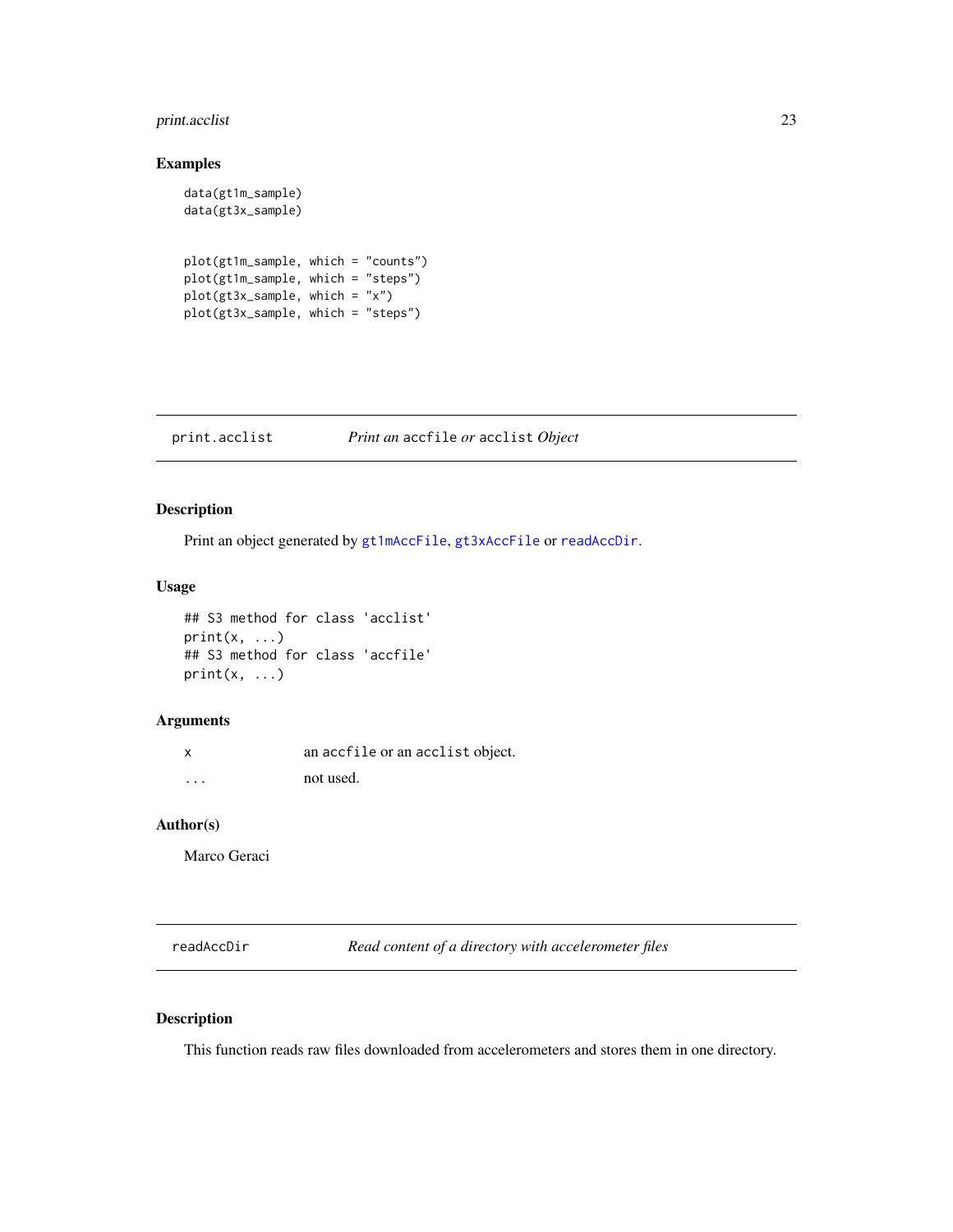## Usage

```
readAccDir(path, model, ext{ ext} = "dat", counts.pos = 1,tz = "Europe/London", sparse = FALSE,
fault = 32767, save = TRUE, compress = "gzip",
compression = 6,...)
```
## Arguments

| path              | path to accelerometer files.                                                                                                                                                                                                                                                                                                                                 |  |
|-------------------|--------------------------------------------------------------------------------------------------------------------------------------------------------------------------------------------------------------------------------------------------------------------------------------------------------------------------------------------------------------|--|
| model             | accelerometer model, either 'gt1m' or 'gt3x'.                                                                                                                                                                                                                                                                                                                |  |
| ext               | file extension without '.' (default is 'dat').                                                                                                                                                                                                                                                                                                               |  |
| counts.pos        | position of first measurement of accelerometer counts. See gt1mAccFile for<br>details.                                                                                                                                                                                                                                                                       |  |
| tz                | a character string specifying the timezone to be used for the conversion (see<br>strptime).                                                                                                                                                                                                                                                                  |  |
| sparse            | logical flag: should data be stored in sparse format?                                                                                                                                                                                                                                                                                                        |  |
| fault             | numerical value that indicates voltage signal saturation (temporarily used for<br>both accelerometer counts and steps).                                                                                                                                                                                                                                      |  |
| save              | either logical or character. If logical, save = TRUE stores accelerometer files as<br>. Rdata objects in a new directory ('accRfiles') in path. If the directory already<br>exists, confirmation for overwriting will be prompted. save $=$ FALSE stores<br>accelerometer files in current R session. Alternatively, an existing folder can be<br>specified. |  |
| compress          | logical or character string specifying whether saving to a named file is to use<br>compression if save = TRUE. See argument compress in save.                                                                                                                                                                                                                |  |
| compression_level |                                                                                                                                                                                                                                                                                                                                                              |  |
|                   | integer: the level of compression to be used. See argument compression_level<br>in save.                                                                                                                                                                                                                                                                     |  |
| .                 | not used.                                                                                                                                                                                                                                                                                                                                                    |  |
|                   |                                                                                                                                                                                                                                                                                                                                                              |  |

## Details

This is a wrapper function. It reads raw accelerometer files stored in one directory. The argument ext specifies the extension of the files to look for (e.g., 'dat' or 'txt'). Files with different extension and/or sub-directories are ignored. The data format must be consistent with the specification of model.

#### Value

Either a set of .Rdata files or a [list](#page-0-0) of objects of class accfile. In both cases, each accelerometer data file is stored as an object of type list and labelled using the data file name. See [gt1mAccFile](#page-11-1) or [gt3xAccFile](#page-14-1) for details.

#### Author(s)

Marco Geraci

<span id="page-23-0"></span>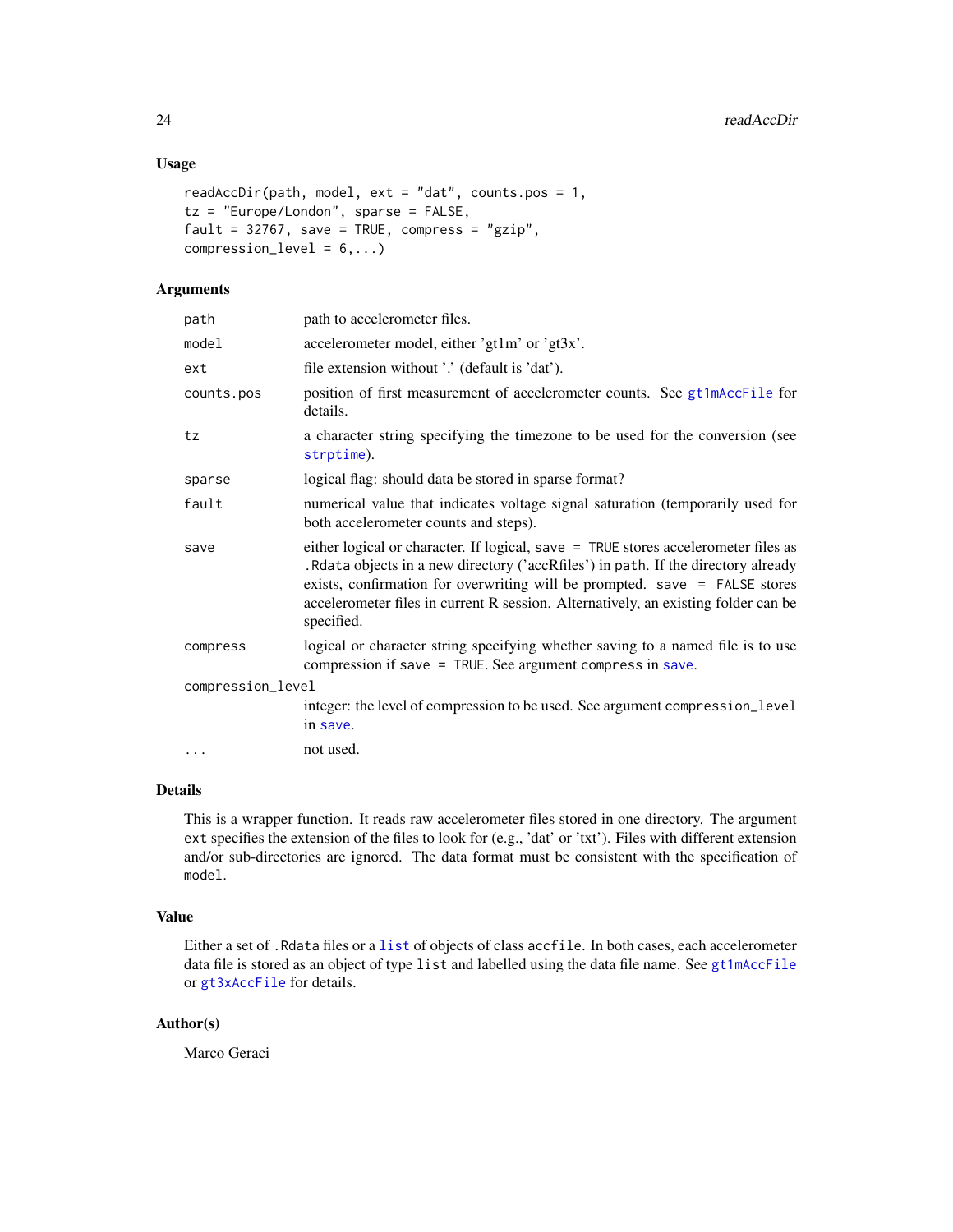#### <span id="page-24-0"></span>tsFormat 25

## References

Geraci M, Rich C, Sera F, Cortina-Borja M, Griffiths LJ, and Dezateux C (2012). Technical report on accelerometry data processing in the Millennium Cohort Study. London, UK: University College London. Available at <http://discovery.ucl.ac.uk/1361699>

## See Also

[gt1mAccFile](#page-11-1), [gt3xAccFile](#page-14-1), [gt1mAccDir](#page-10-1), [gt3xAccDir](#page-13-1)

tsFormat *Time Stamping*

## Description

Time stamping.

#### Usage

tsFormat(object)

## Arguments

object an object of class accfile.

#### Value

a vector of timestamps.

#### Author(s)

Marco Geraci

#### See Also

[tsFromEpoch](#page-25-1)

#### Examples

```
data(gt1m_sample)
data(gt3x_sample)
```
tsFormat(gt1m\_sample) tsFormat(gt3x\_sample)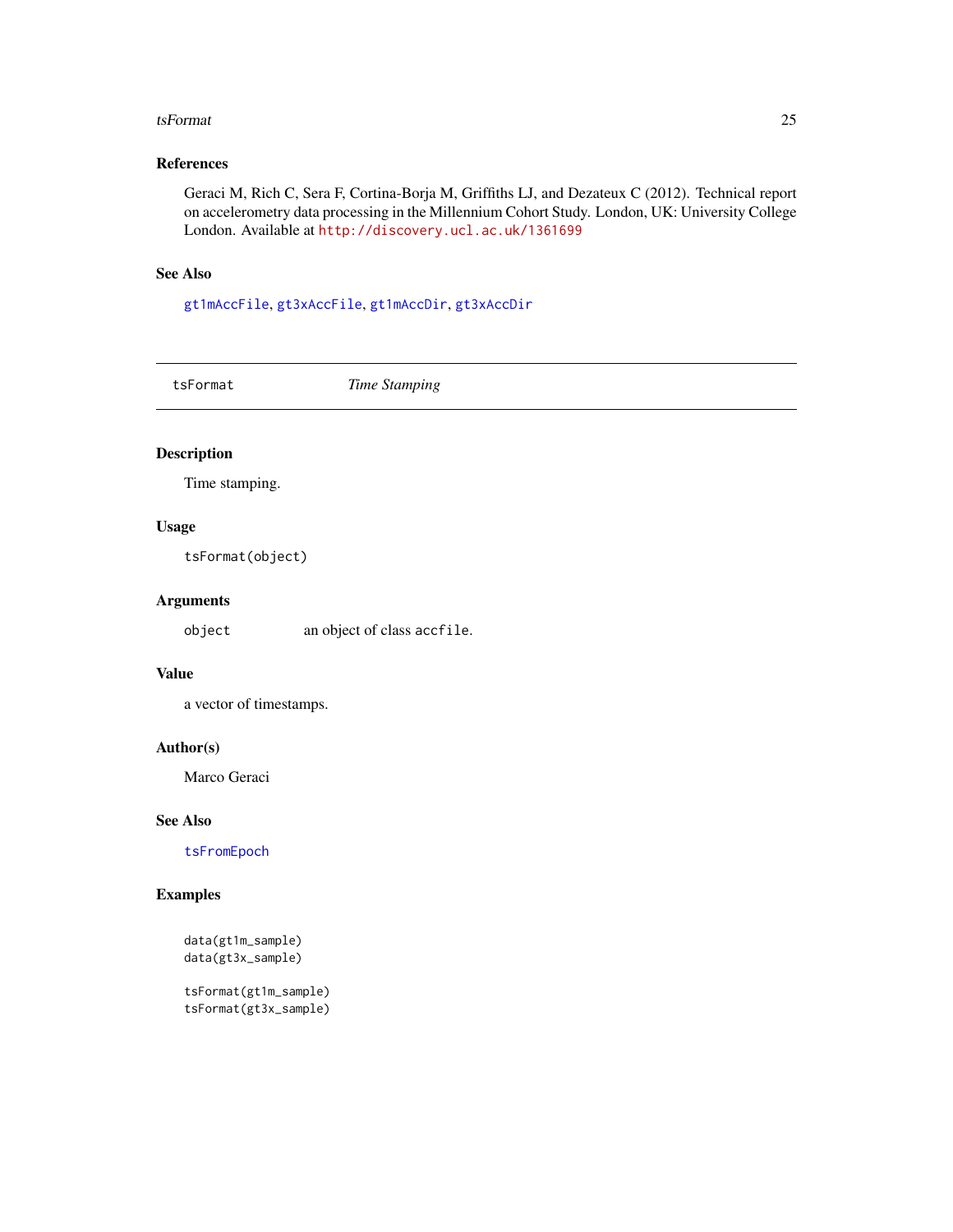<span id="page-25-1"></span><span id="page-25-0"></span>

## Description

Utility functions.

#### Usage

tsFromEpoch(object, x) epochFromTS(object, x)

## Arguments

| object | an object of class accfile.                                                  |
|--------|------------------------------------------------------------------------------|
|        | either an integer giving the epoch number or the timestamp in a POSIX format |
|        | $(e.g., '%Y-\%m-\%d\%H:\%M:\%S').$                                           |

#### Value

either a timestamp corresponding to an epoch number or the epoch number corresponding to a timestamp.

#### Author(s)

Marco Geraci

## See Also

[gt1mAccFile](#page-11-1)

## Examples

data(gt1m\_sample)

```
tsFromEpoch(gt1m_sample, 10000)
# [1] "2011-12-10 01:39:45 GMT"
```

```
epochFromTS(gt1m_sample, as.POSIXlt(strptime('2011-12-10 01:39:45', '%Y-%m-%d %H:%M:%S')))
# [1] 10000
```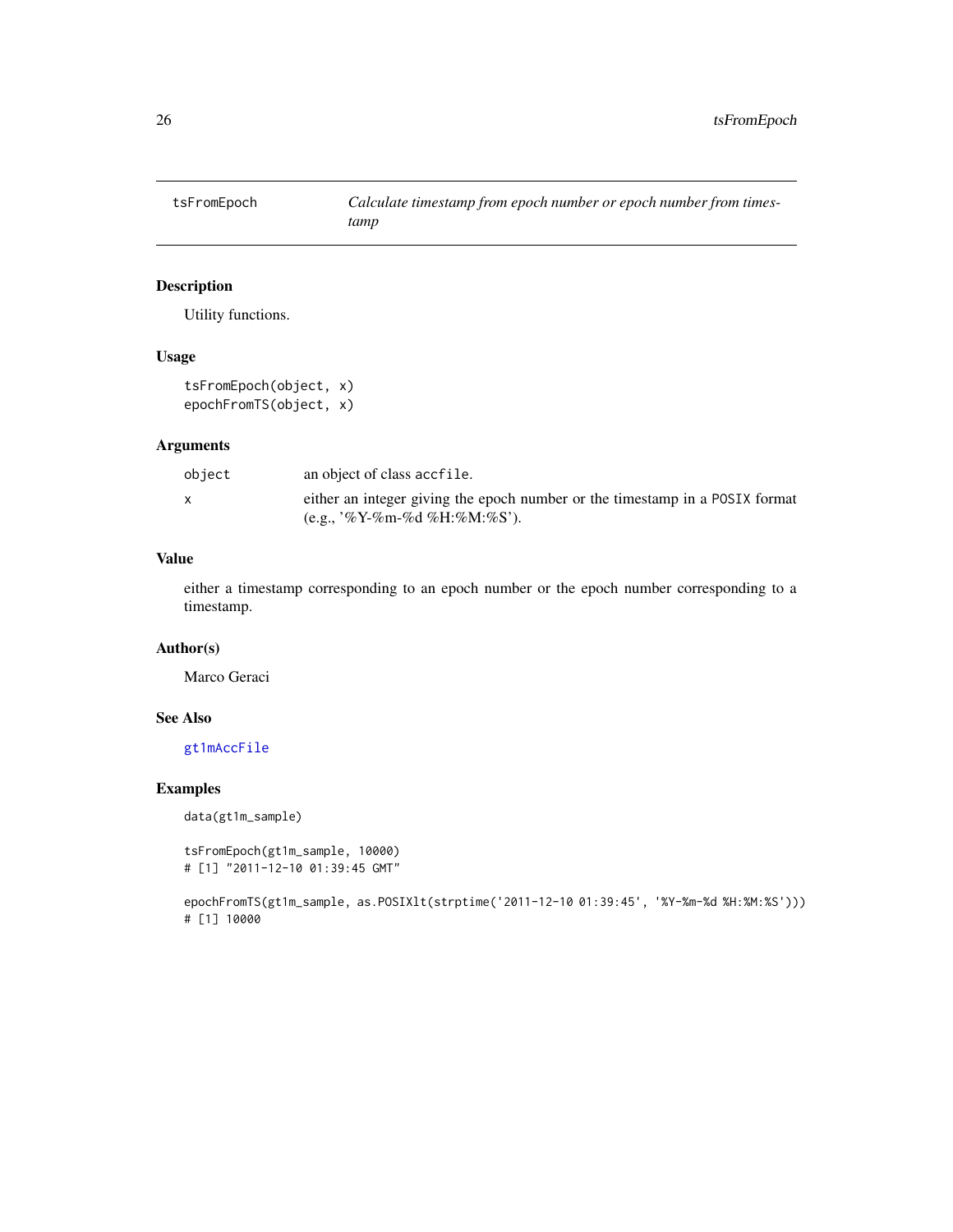# <span id="page-26-0"></span>**Index**

∗Topic Actigraph ActiSleep gt3x\_sample,[16](#page-15-0) gt3xAccFile, [15](#page-14-0) ∗Topic Actigraph GT1M collapse.accfile , [4](#page-3-0) dateSummary , [7](#page-6-0) errorChk , [9](#page-8-0) gt1m\_sample, [13](#page-12-0) gt1mAccDir , [11](#page-10-0) gt1mAccFile , [12](#page-11-0) markbouts.acclist , [17](#page-16-0) markpa.acclist , [18](#page-17-0) markwear.acclist, [20](#page-19-0) plot.gt1m , [22](#page-21-0) readAccDir , [23](#page-22-0) tsFormat , [25](#page-24-0) tsFromEpoch , [26](#page-25-0) ∗Topic Actigraph GT3X collapse.accfile , [4](#page-3-0) errorChk , [9](#page-8-0) gt3x\_sample, [16](#page-15-0) gt3xAccDir , [14](#page-13-0) gt3xAccFile,1<mark>5</mark> markbouts.acclist , [17](#page-16-0) markpa.acclist , [18](#page-17-0) <code>markwear.acclist</code>, $20$ readAccDir , [23](#page-22-0) tsFormat , [25](#page-24-0) tsFromEpoch , [26](#page-25-0) ∗Topic accelerometer gt1mAccDir , [11](#page-10-0) gt1mAccFile, [12](#page-11-0) gt3xAccDir , [14](#page-13-0) gt3xAccFile,1<mark>5</mark> pawacc-package , [2](#page-1-0) plot.gt1m , [22](#page-21-0) readAccDir , [23](#page-22-0) ∗Topic collapse aggAccFile , [2](#page-1-0)

collapse.accfile , [4](#page-3-0) fun.collapse , [10](#page-9-0) ∗Topic datasets gt1m\_sample , [13](#page-12-0) gt3x\_sample,[16](#page-15-0) ∗Topic error errorChk , [9](#page-8-0) ∗Topic package pawacc-package , [2](#page-1-0) ∗Topic physical activity mode markbouts.acclist , [17](#page-16-0) markpa.acclist , [18](#page-17-0) ∗Topic physical activity pawacc-package , [2](#page-1-0) ∗Topic plot plot.gt1m , [22](#page-21-0) ∗Topic print print.acclist , [23](#page-22-0) ∗Topic read file gt1mAccFile , [12](#page-11-0) gt3xAccFile, [15](#page-14-0) readAccDir , [23](#page-22-0) ∗Topic summary dateSummary, [7](#page-6-0) ∗Topic timestamp tsFormat , [25](#page-24-0) tsFromEpoch , [26](#page-25-0) ∗Topic wear time <code>markwear.acclist</code>, $20$ aggAccFile , [2](#page-1-0) as.matrix.csr , *[12](#page-11-0)* , *[15](#page-14-0)* class , *[12](#page-11-0)* , *[15](#page-14-0)* collapse *(*collapse.accfile *)* , [4](#page-3-0) collapse.accfile , *[3](#page-2-0)* , [4](#page-3-0) , *[7,](#page-6-0) [8](#page-7-0)* , *[11](#page-10-0)* data.frame , *[12](#page-11-0) , [13](#page-12-0)* , *[15](#page-14-0)* dateSummary , *[4](#page-3-0)* , [7](#page-6-0)

epochFromTS *(*tsFromEpoch *)* , [26](#page-25-0)